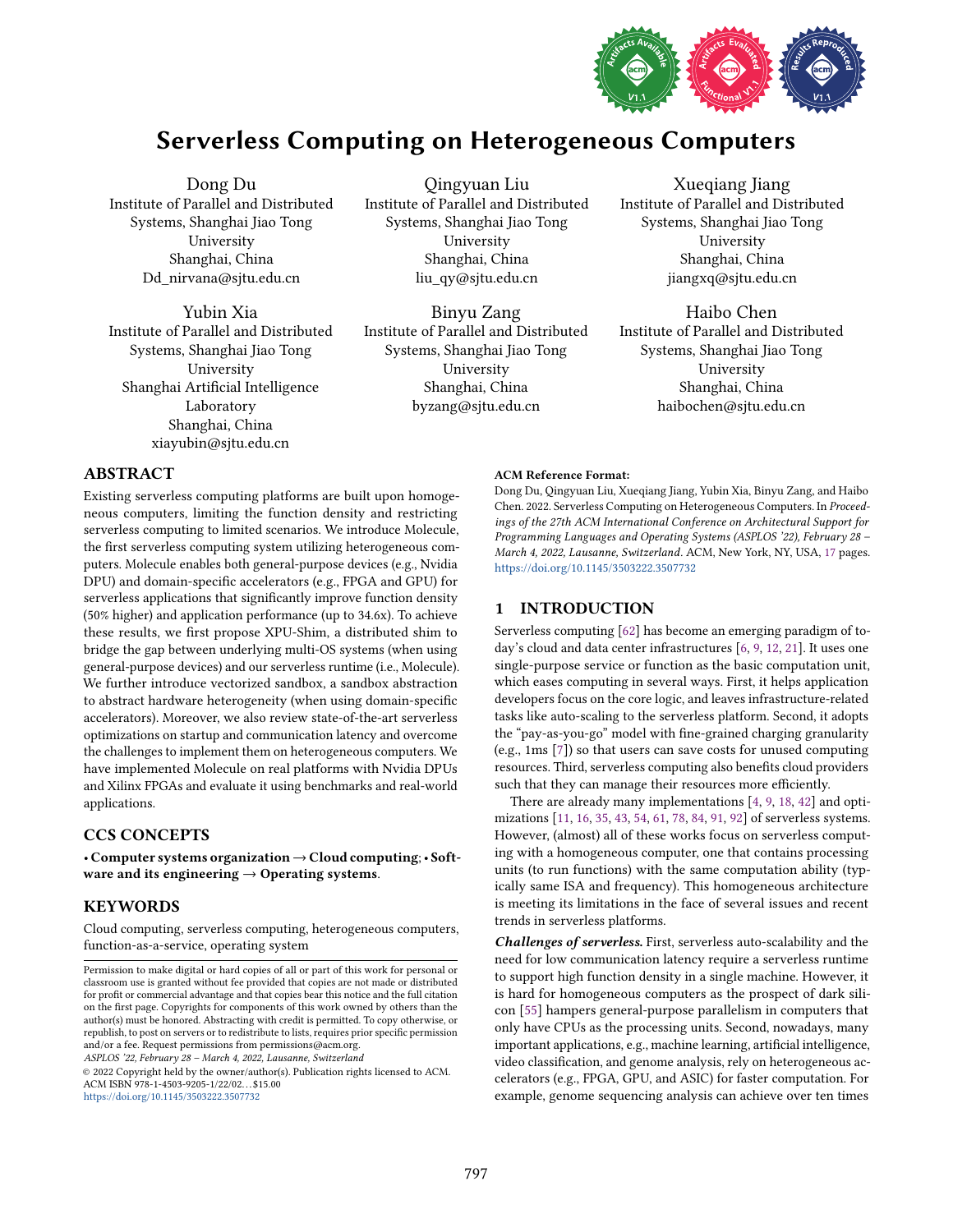We believe that future serverless platforms will be deployed on heterogeneous computers, which are connected with CPU, DPU (data processing units [\[10,](#page-14-10) [31\]](#page-14-11)), domain-specific accelerators [\[2,](#page-14-12) [67,](#page-15-8) [86\]](#page-16-6), and smart devices like smartNIC and smartSSD. Heterogeneous computers greatly improve scalability (i.e., vertical scaling), performance for a wider range of applications, and resource isolation. With these benefits, heterogeneous computers are rapidly permeating data centers in recent years [\[19,](#page-14-13) [20,](#page-14-14) [23,](#page-14-15) [25,](#page-14-16) [40,](#page-15-9) [56\]](#page-15-10).

This paper presents Molecule, the first serverless computing system on heterogeneous computers. Molecule takes both generalpurpose devices (e.g., Nvidia DPU) and domain-specific accelerators (e.g., FPGA) into account. Molecule leverages DPU for better function density and FPGA for better application performance but can still provide high-level and easy-to-use programming models, which are beneficial to developers for two reasons. First, developers can easily utilize heterogeneous processing units to write their serverless applications. Second, Molecule retains all the benefits promised by serverless computing, e.g., auto-scalability.

Designing a serverless system on heterogeneous computers raises three major challenges. First, as the DPU and accelerators themselves become more complex [\[75,](#page-16-7) [76\]](#page-16-8), it is not surprising that more and more of these devices are deploying an OS to manage the hardware resources, e.g., OSes on DPU and network devices [\[27,](#page-14-17) [75\]](#page-16-7), RTOS on SSD controller [\[68\]](#page-15-11). This trend makes heterogeneous computers multi-OS systems. However, existing serverless systems rely on single OS to manage the lifecycle of functions, control resource allocation, and enforce permission controls, e.g., Catalyzer [\[54\]](#page-15-4) leverages OS fork to create new instances. This brings a new challenge to serverless computing: how can we achieve the same functionalities with multi-OS systems?

Second, a design to abstract away low-level heterogeneous hardware and software details for serverless systems is desired but still missing. In heterogeneous computers, different processing units (PUs) can have different ISAs (e.g., X86 and ARM), frequencies, cache sizes, I/O bandwidth (better for smart devices), and other specific characteristics. Many of these hardware details need to be exposed to applications for better performance (e.g., RDMA connection between DPU and CPU). However, this violates the principle of serverless computing, which aims to provide a high-level and hardware-agnostic view for applications. The software stack on heterogeneous PUs does not help in this case  $-$  PUs may deploy different OSes (or a simple firmware for devices/accelerators) with different services; that further increases the heterogeneity.

Third, heterogeneous computers also complicate communication between serverless functions. Most serverless applications adopt function chain [\[82\]](#page-16-9), which leads to intensive inter-function communication. Existing serverless systems rely on OS primitives, e.g., IPC [\[43,](#page-15-3) [61\]](#page-15-5), to reduce the communication latency when functions are running on the same PU. However, they still use the network for communication between two PUs and thus miss great optimization opportunities due to the wrong assumption of the underlying

ASPLOS '22, February 28 – March 4, 2022, Lausanne, Switzerland Dong Du, Qingyuan Liu, Xueqiang Jiang, Yubin Xia, Binyu Zang, and Haibo Chen

<span id="page-1-0"></span>

Figure 1: Serverless on heterogeneous computers.

hardware and the inability to communicate with PUs on the same machine directly (e.g., DMA, RDMA, or Intel CXL [\[13\]](#page-14-18)).

To tackle these challenges, we first propose a generic serverless abstraction, vectorized sandbox, to overcome the challenges of heterogeneity. The vectorized sandbox extends existing abstraction to support concurrent sandbox creation and invocation, which is the key to enable serverless functions on domain-specific accelerators like FPGA. As we require each device (or PU) to implement the interfaces required by the abstraction, a serverless runtime can manage heterogeneous functions without considering the underlying hardware and software details. Based on this abstraction, we have implemented serverless sandboxes on CPU, DPU, and FPGA.

Second, this paper presents XPU-Shim, which is an indirection layer between a single serverless runtime and multiple OSes. XPU-Shim has two key primitives, neighbor IPC and distributed capabilities. Neighbor IPC utilizes hardware interconnects, e.g., DMA, to allow applications on different PUs to communicate efficiently, while distributed capabilities provide a unified way to enforce permission control in a multi-OS system. XPU-Shim bridges the gap between existing serverless mechanisms and the multi-OS system.

Furthermore, we successfully build Molecule, the serverless system for heterogeneous computers. Molecule is built upon XPU-Shim and vectorized sandbox. We also review state-of-the-art serverless optimizations on startup and communication latency and overcome the challenges of implementing them on heterogeneous computers. We have implemented Molecule on real platforms with Nvidia DPU and Xilinx UltraScale+ FPGA and evaluated it using benchmarks [\[66,](#page-15-12) [93\]](#page-16-10) and real-world applications. The results show that Molecule can achieve up to 50% higher function density with 2 DPU devices, and significantly improve application performance by supporting FPGA serverless functions (up to 34.6x better). Molecule also overcomes many challenges to achieve low startup and communication latency, i.e., 10x less startup latency and 13x less communication latency than baseline systems.

## 2 MOTIVATION

## 2.1 Background

2.1.1 Heterogeneous Computers. Nowadays, datacenter and cloud tend to deploy heterogeneous devices, which are connected with CPU, DPU (data processing units [\[10,](#page-14-10) [31\]](#page-14-11)), domain-specific accelerators (e.g., ASIC, FPGA, GPU) [\[2,](#page-14-12) [67,](#page-15-8) [86\]](#page-16-6), and smart I/O devices with embedded computing capability like smartSSD and smartNIC [28-[31,](#page-14-11) [37\]](#page-15-13). The architecture with connected heterogeneous devices is coined heterogeneous computer.

Heterogeneous computers greatly improve scalability (i.e., vertical scaling), performance for a wider range of applications, and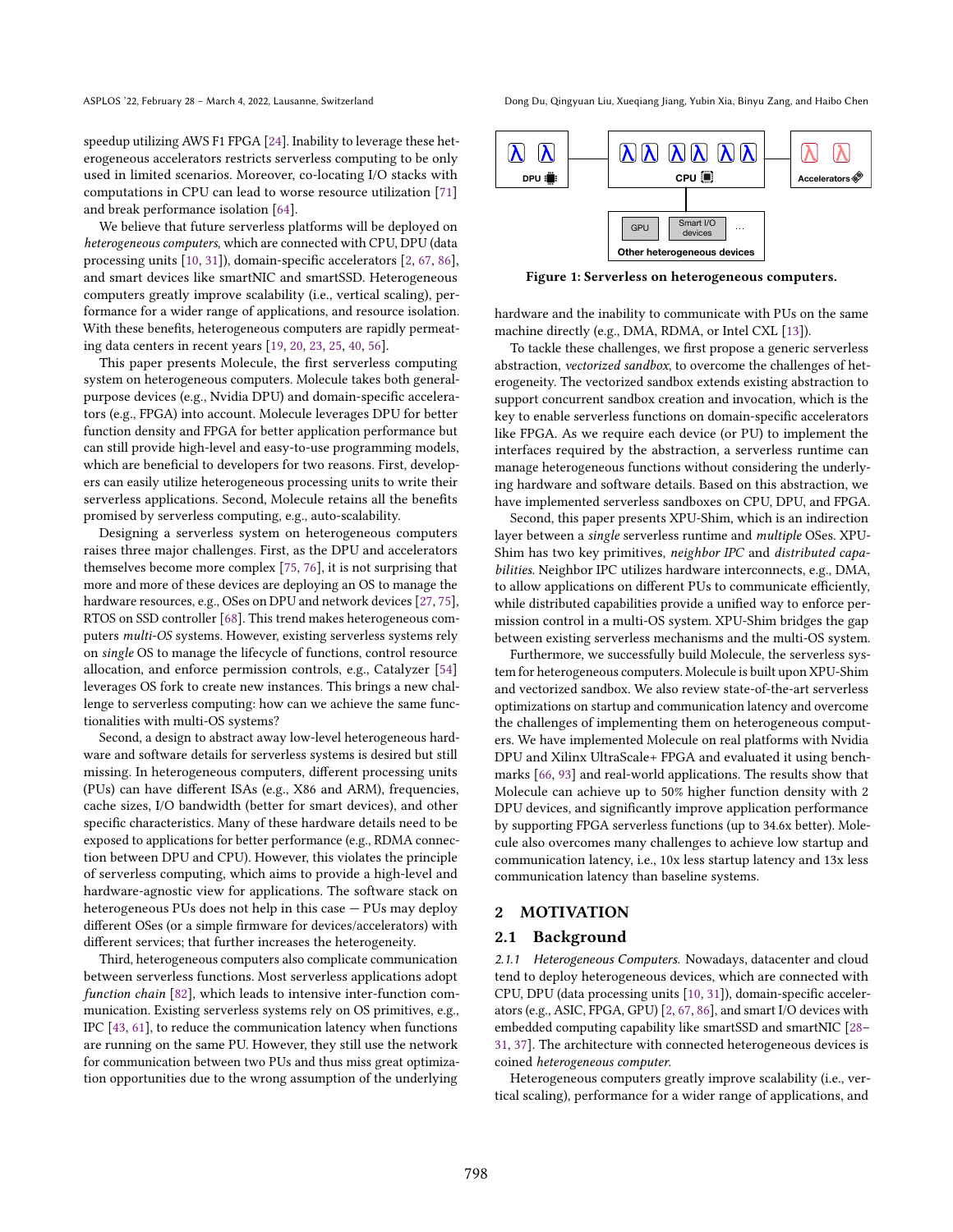<span id="page-2-0"></span>

Figure 2: Benefits of serverless on heterogeneous computers. (a) We use the Python image processing function from ServerlessBench as the application and evaluate on an x86 server machine with two DPUs. (b) We use three functions implementing matrix operations (i.e., scaling, addition, and multiplication) and evaluate on EC2 F1 instances (x86 server with one FPGA device).

resource utilization. With these benefits, we believe that future serverless platforms will be deployed on heterogeneous computers.

Multi-OS architecture. As the heterogeneous devices themselves become more complex, device vendors tend to deploy an OS to manage the hardware resources on the device [\[27,](#page-14-17) [68,](#page-15-11) [75\]](#page-16-7). For example, Nvidia DPU leverages Linux to manage the NIC devices, accelerators (e.g., crypto engine), onboard memory and persistent storage. This approach decouples the resource management in the device and the host OS (on CPU), which is more flexible than using a single OS to manage all. The architecture with multiple OSes on a single computer is coined multi-OS architecture.

In our experimental server, there are three Linux systems (i.e., Ubuntu 20.04) with two Bluefield DPUs: one on the CPU and two on the DPUs. It is still unknown how to implement serverless functionalities with the multi-OS architecture.

2.1.2 Serverless Platform and Sandbox. Serverless computing [\[62\]](#page-15-0) uses one single-purpose function as the basic computation unit, which eases computing in several ways, e.g., auto-scaling and payas-you-go model. Usually, application developers send their functions to a serverless platform, which compiles the functions offline together with a language runtime. When requests arrive, the platform will schedule a worker machine with a serverless runtime to provide sandboxed execution environments to invoke the function.

The sandboxed execution environment is called serverless sandbox in the paper, which could be container [\[15,](#page-14-20) [78\]](#page-16-1), gVisor [\[22\]](#page-14-21), AWS Firecracker [\[17\]](#page-14-22), or Kata Container [\[26\]](#page-14-23). Although the isolation mechanisms and guarantees are different for serverless sandboxes, they usually implement the same set of runtime interfaces, e.g., OCI[\[33\]](#page-14-24). With the standard interfaces, a serverless platform does not need to care about a sandbox's internal design and can only use the interfaces to manage function instances.

Next, we give use cases leveraging heterogeneous computers to overcome the challenges of existing serverless computing (e.g., low function density and limited scenarios).

## 2.2 Case-1: DPU for Higher Density

DPUs (data processing units) [\[27,](#page-14-17) [75,](#page-16-7) [76\]](#page-16-8) are a new class of programmable devices that move and process data around the data centers. DPU is a system on a chip (or SoC). It is capable of running

commercial OSes and performance-critical applications like serverless functions. Usually, it includes a high-performant multi-core processing unit (e.g., 2.75GHz ARM cores in Bluefield-2 DPU), an efficient network interface capable of processing and transferring data at (almost) line rate, and optional domain-specific accelerators. Therefore, a serverless runtime that can distribute functions to CPU and DPU can effectively improve the function density, as shown in the left of Figure [1.](#page-1-0)

However, designing such a system is challenging because the OS on DPU makes the CPU-DPU heterogeneous computers multi-OS systems while existing serverless mechanisms are built upon the single-OS system. In this paper, Molecule relies on a distributed shim (i.e., XPU-Shim) to overcome the challenge. As shown in Figure [2-](#page-2-0)a, Molecule can achieve 50% better scalability with 2 Bluefield DPUs in a single computer.

## 2.3 Case-2: Accelerator for Better Performance

Applications like machine learning and big data analytics are widely spread in the cloud and datacenter, and rely on domain-specific accelerators to finish computation tasks. For instance, Amazon EC2 F1 [\[2\]](#page-14-12) allows developers to design and deploy accelerators on the cloud to boost applications like genome sequencing, big data analytics, and video processing. As shown in the right of Figure [1,](#page-1-0) building serverless platforms on heterogeneous computers with accelerators can enable more application scenarios in serverless computing. Figure [2-](#page-2-0)b shows that Molecule's serverless functions can achieve 3x better latency for a matrix computation chain (used in ML applications) by utilizing FPGA. Besides, the combination may help to improve the utilization of accelerators (ignoring finegrained scheduler overheads), which is a serious problem in data centers now [\[60,](#page-15-14) [90\]](#page-16-11). With serverless, we can flexibly schedule tasks to accelerators in a fine-grained way.

Although bringing accelerators to serverless has many benefits, abstracting hardware heterogeneity into high-level interfaces for serverless computing is hard. In this paper, Molecule proposes a generic serverless abstraction, vectorized sandbox, to overcome the challenges of heterogeneity.

#### 2.4 Other Representative Cases

Many other workloads [\[87,](#page-16-12) [89\]](#page-16-13) require a combination of hardware acceleration and low execution latency and are invoked many times, which can benefit from the heterogeneous serverless computing. For example, Dorylus [\[89\]](#page-16-13), a serverless application for GNN training, can only use CPU now, which can be improved by using accelerators like GPU with the help of Molecule.

#### 2.5 Goals

The paper aims to propose a general and consistent set of abstractions for heterogeneous serverless computing. Based on the abstractions, we have built the Molecule serverless system, which supports CPU, DPU, and FPGA, and can easily extend to other PUs and devices. The paper further proposes a set of optimizations for heterogeneous serverless, e.g., optimizing startup and communication latencies. These contributions are shown in Table [1.](#page-3-0) Next, we will introduce the abstractions in [ğ3,](#page-3-1) and elaborate the Molecule serverless design in [ğ4.](#page-5-0)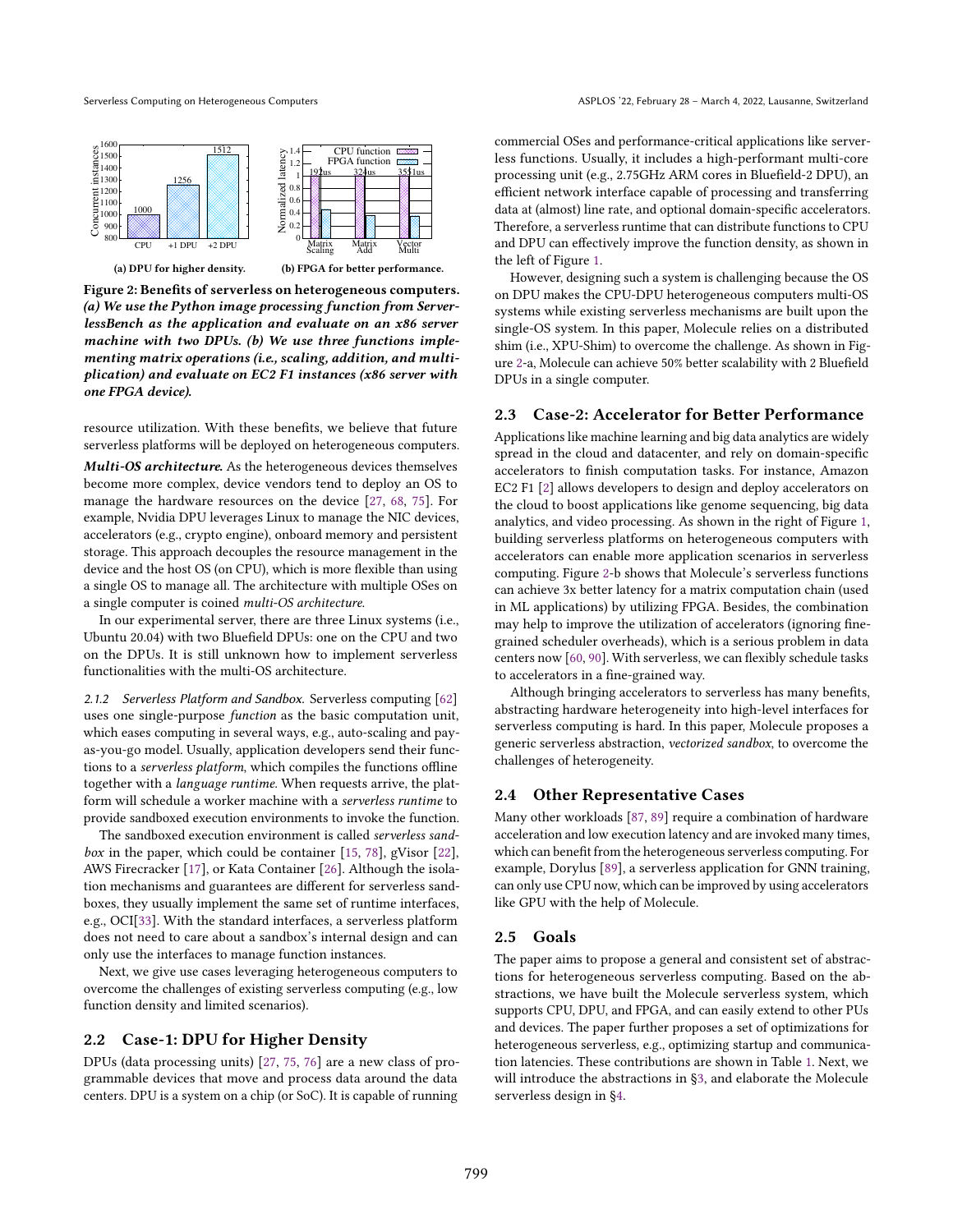<span id="page-3-0"></span>Table 1: Overall contributions. V.S. is short for vectorized sandbox, and CPU-inter. is short for CPU-intercepted. √ means an abstraction or an optimization is supported in the target PU.

| <b>PUs</b>  | <b>Abstractions</b> |                                                                                    | <b>Optimizations</b> |   | <b>Communication methods</b> |             |             |            |
|-------------|---------------------|------------------------------------------------------------------------------------|----------------------|---|------------------------------|-------------|-------------|------------|
|             |                     | V.S. $x$ PU-Shim cFork $\begin{vmatrix} V.S. \ caching \ DAG \end{vmatrix}$ to CPU |                      |   |                              |             | to DPU      | to FPGA    |
| <b>CPU</b>  |                     |                                                                                    |                      |   |                              | IPC.        | <b>RDMA</b> | <b>DMA</b> |
| <b>DPU</b>  |                     |                                                                                    |                      |   | $\checkmark$                 | <b>RDMA</b> | IPC.        | CPU-inter. |
| <b>FPGA</b> |                     |                                                                                    |                      | ∾ |                              | <b>DMA</b>  | CPU-inter.  | Shm.       |

# <span id="page-3-1"></span>3 ABSTRACTION

This section introduces two key abstractions for heterogeneous serverless computing, XPU-Shim  $(\S3.1-\S3.4)$  and vectorized sandbox ([ğ3.5\)](#page-4-1), which abstract away the hardware distribution and heterogeneity for a serverless platform.

#### <span id="page-3-2"></span>3.1 XPU-Shim

Shim is a common software mechanism for application adaptability in computing. A shim is usually a library or a middleware that intercepts API calls and changes the arguments passed, handles the operation itself or redirects the operation elsewhere [\[34\]](#page-15-15). Following the principle, this paper proposes a distributed shim, XPU-Shim, to handle the distribution caused by heterogeneous computers (i.e., multi-OS).

XPU-Shim is an indirection layer supporting serverless runtime on the multi-OS environment. The overall architecture is shown in Figure [3.](#page-3-3) We describe three key features of XPU-Shim. First, XPU-Shim is working upon the OS or firmware at each PU (called local OS) and utilizes interfaces of vectorized sandbox to manage  $heterogeneous functions - this significantly improves the system$ flexibility as the local OS and PU could be very different. Second, XPU-Shim provides system call style interfaces to applications, called XPUcalls (shown in Table [2\)](#page-4-2), that provide a unified abstraction to manage and utilize resources on different PUs. XPU-Shim is distributed at each PU with generic programming ability (e.g., x86 or ARM cores) and maintains the global states of the heterogeneous computer and forms the same view for applications on different PUs. It usually requires XPU-Shim to maintain the consistency of global states through some protocols [\[45\]](#page-15-16). Last, XPU-Shim supports efficient communication for applications even on different PUs.

XPU-Shim relies on two key primitives, distributed capabilities and neighbor IPC, to handle distributed hardware and OSes.

#### 3.2 Distributed Capability

XPU-Shim maintains global resources and states for user-space applications using distributed objects and capabilities. Currently, we have defined the following two distributed objects:  $(1)$  CAP\_Group is the object recording all capabilities of a process, and  $(2)$  IPC is the inter-process connection object. This is much simpler than traditional capability systems because XPU-Shim only utilizes the capability system to manage permission and communication among different PUs.

ASPLOS '22, February 28 – March 4, 2022, Lausanne, Switzerland Dong Du, Qingyuan Liu, Xueqiang Jiang, Yubin Xia, Binyu Zang, and Haibo Chen

<span id="page-3-3"></span>

Figure 3: Abstraction for heterogeneous serverless.

<span id="page-3-5"></span>

Figure 4: Three IPC methods. XPU-Shim introduces **nIPC** as a complement to IPC and remote IPC (network).

Global process. To utilize XPU-Shim's unified abstraction, a pro-cess<sup>[1](#page-3-4)</sup> should be globally identifiable. This is not naturally supported, e.g., Linux PID is unique in the local PU, but can not guarantee global uniqueness. XPU-Shim maintains a CAP\_Group for each process which has a globally unique ID (i.e., xpu\_pid) to identify a process. The global ID is encoded by two numbers: PU-ID (the ID for each processing unit) and the UUID (e.g., PID) on the local OS. This encoding method statically partitions processes to each PUs and can mitigate synchronization costs.

Permission control. Since local OSes cannot maintain cross-PU permissions, we should design a permission management approach in XPU-Shim. This is achieved through the distributed capability system. CAP\_Group (per-process) maintains a list of capabilities, including the target distributed object and the permissions. One special permission is  $owner$  – which can grant the permission to access the object to another process, using grant\_cap. The owner can revoke the capability using *revoke cap*. The capability (or permission) is checked in XPUcalls, e.g., a process can only connect to an XPU-FIFO using xfifo\_connect when it has read or write permission.

#### 3.3 Neighbor IPC

Neighbor IPC (**nIPC**) is a primitive to allow a process to communicate with another process (on a different PU), as shown in Figure [4.](#page-3-5) Compared with local IPC and remote communication (e.g., HTTP over socket), nIPC relies on similar network-based communication methods (e.g., PCIe). However, as a single machine, the connection between two PUs is much more reliable. Therefore, a serverless runtime can use a simple software stack for communication and does not need to go through an API gateway.

<span id="page-3-4"></span><sup>&</sup>lt;sup>1</sup>We use *prcoess* to represent the unit of user applications in PUs.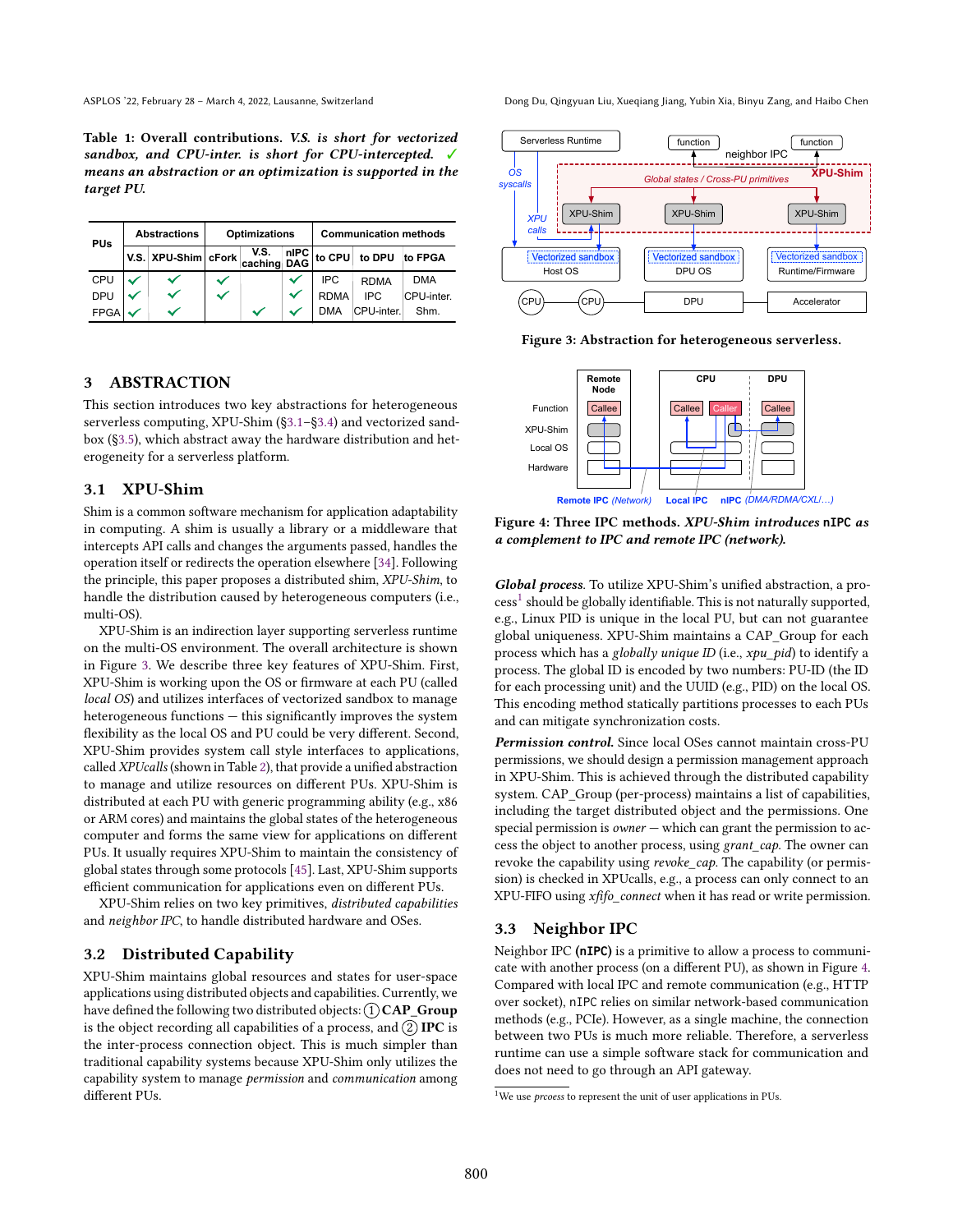<span id="page-4-2"></span>

|                  | <b>XPUcall</b>                                                                                                                                                                      | Description                                                                                                                           |
|------------------|-------------------------------------------------------------------------------------------------------------------------------------------------------------------------------------|---------------------------------------------------------------------------------------------------------------------------------------|
| Distributed Cap. | int grant_cap(xpu_pid, obj_id, perm)<br>int revoke cap(xpu pid, obj id, perm)                                                                                                       | Grant the capability (perm to access obj id) to process xpu pid<br>Revoke the capability (perm to access obj id) from process xpu pid |
| Neighbor IPC     | xpu fd xfifo init(local uuid, xpu uuid)<br>xpu fd xfifo connect(xpu uuid)<br>int xfifo close(xpu fd)<br>int xfifo read(xpu fd, buf, length)<br>int xfifo write(xpu fd, buf, length) | Init an XPU-FIFO<br>Connect to an XPU-FIFO<br>Close an XPU-FIFO<br>Read data from an XPU-FIFO<br>Write data to an XPU-FIFO            |
| Misc.            | xpu_pid xSpawn(PU_id, path, argv, envp, capv)<br>xpu_pid get_xpupid()                                                                                                               | Spawn a process in a neighbor PU (PU id)<br>Get current xpu pid                                                                       |

Table 2: XPUcall. The table shows the major XPUcalls implemented in our prototype.

#### Table 3: The vectorized sandbox abstraction.

<span id="page-4-3"></span>

| <b>OCI</b> interfaces                                                                                                                            | Description                                                                                                           |
|--------------------------------------------------------------------------------------------------------------------------------------------------|-----------------------------------------------------------------------------------------------------------------------|
| state $\leq$ sandbox-id>                                                                                                                         | Query the state of a sandbox.                                                                                         |
| $create sandbox-id < func-id$                                                                                                                    | Create sandbox with the ID and bundle path,<br>a config.json file is required to indicate details.                    |
| start $\leq$ sandbox-id>                                                                                                                         | Run a created sandbox.                                                                                                |
| -sandbox-id> -signal><br>kill                                                                                                                    | Send a signal to a created/running sandbox.                                                                           |
| $delete small box-id$                                                                                                                            | Delete a sandbox.                                                                                                     |
|                                                                                                                                                  |                                                                                                                       |
| <b>Vectorized interfaces</b>                                                                                                                     | Description                                                                                                           |
| state <b>vector</b> <sandbox-id><br/>create <b>vector</b><sandbox, func-id=""><br/>start vector<sandbox-id></sandbox-id></sandbox,></sandbox-id> | Query the state of a vector of sandboxes.<br>Create a vector of sandboxes.<br>Run a vector of sandboxes concurrently. |

Currently, XPU-Shim supports a FIFO-styled communication mechanism, i.e., XPU-FIFO. Similar to existing OSes, we use distributed capabilities (or file descriptors) to manage FIFOs for applications. XPU-FIFO is initialized with local and global UUIDs using xfifo\_init. The local UUID indicates the FIFO in the local OS, and the global UUID is used to allow any processes to connect this FIFO (i.e., *xfifo connect*). After that, processes can read and write an XPU-FIFO through xfifo\_read and xfifo\_write, which is similar to existing FIFO's interfaces. The techniques to implement nIPC will be elaborated in [ğ5.](#page-7-0)

#### <span id="page-4-0"></span>3.4 Miscellaneous XPU Operations

XPU-Shim further provides some XPU operations to ease a serverless runtime to utilize heterogeneous PUs.

Cross-PU spawn (**xSpawn**). XPU-Shim introduces global spawn (abbr. xSpawn), which follows the spawn interfaces in Unix systems to allow a process to start a new program on other PUs. As shown in Table [2,](#page-4-2) xSpawn requires PU id field, which indicates the target PU of the spawn. XPU-Shim does not share any implicit permissions between parent and child processes, and relies on the capv (an array of capabilities) to allow a parent to grant permissions to the child explicitly.

#### <span id="page-4-1"></span>3.5 Vectorized Sandbox Abstraction

Now, we introduce the second key abstraction, vectorized sandbox, which handles the hardware heterogeneity.

Open container initiative (OCI) runtime specification [\[33\]](#page-14-24) is the most widely used sandbox abstraction in serverless computing, e.g., Docker runc (container-based sandbox), gVisor (process-level virtualization sandbox), and Kata container (VM-based sandbox) all implement the abstractions. The core of OCI runtime is five interfaces, as shown in the upper half of Table [3.](#page-4-3)

The five interfaces are generic enough to abstract sandboxes in many cases, which is one of the reasons why the specification is widely accepted. Next, we explain how we implement the sandbox interfaces for functions running on FPGAs and then discuss the limitations caused by abstraction and how we extend it to vectorized sandbox abstraction.

FPGA serverless functions. Molecule supports serverless functions running in FPGAs. The programming model is similar to normal serverless functions. Developers need first upload their function codes (written in HLS, OpenCL, or even Verilog) to the platform, which will compile the FPGA function with a wrapper (e.g., shell in AWS F1 [\[8\]](#page-14-25) or an FPGA OS [\[65,](#page-15-17) [69\]](#page-16-14)) into a bitstream (or FPGA image). Then, FPGA functions can be invoked as usual serverless functions.

Specifically, we implemented a new sandbox runtime named runf, which is responsible for maintaining sandboxes on FPGAs. It will maintain FPGA serverless instance states, which will be used when state <sandbox-id> invoked. To create a sandbox running on FPGA, runf will download the corresponding FPGA image and program it into FPGA devices. start <sandbox-id> will be invoked when the serverless runtime needs to handle a request for the FPGA function. In this case, runf transfers the arguments to the FPGA devices and issues a command to the device to execute the function and waits for the results. Similarly, runf can erase the FPGA devices to delete a sandbox.

Challenges. Although the above method can implement the sandbox used for FPGA serverless, it has at least two limitations. First, the OCI interfaces have poor scalability on heterogeneous devices like FPGA. Unlike generic-purpose PUs, FPGA can only flush one image at a time. That means we can only run 1 FPGA instance in machines with 1 FPGA device. Even with techniques like partial re-configuration, one FPGA can only support very limited regions [\[65,](#page-15-17) [69,](#page-16-14) [73\]](#page-16-15). Besides, it also leads to higher startup latency as we need to re-program FPGA devices for most requests.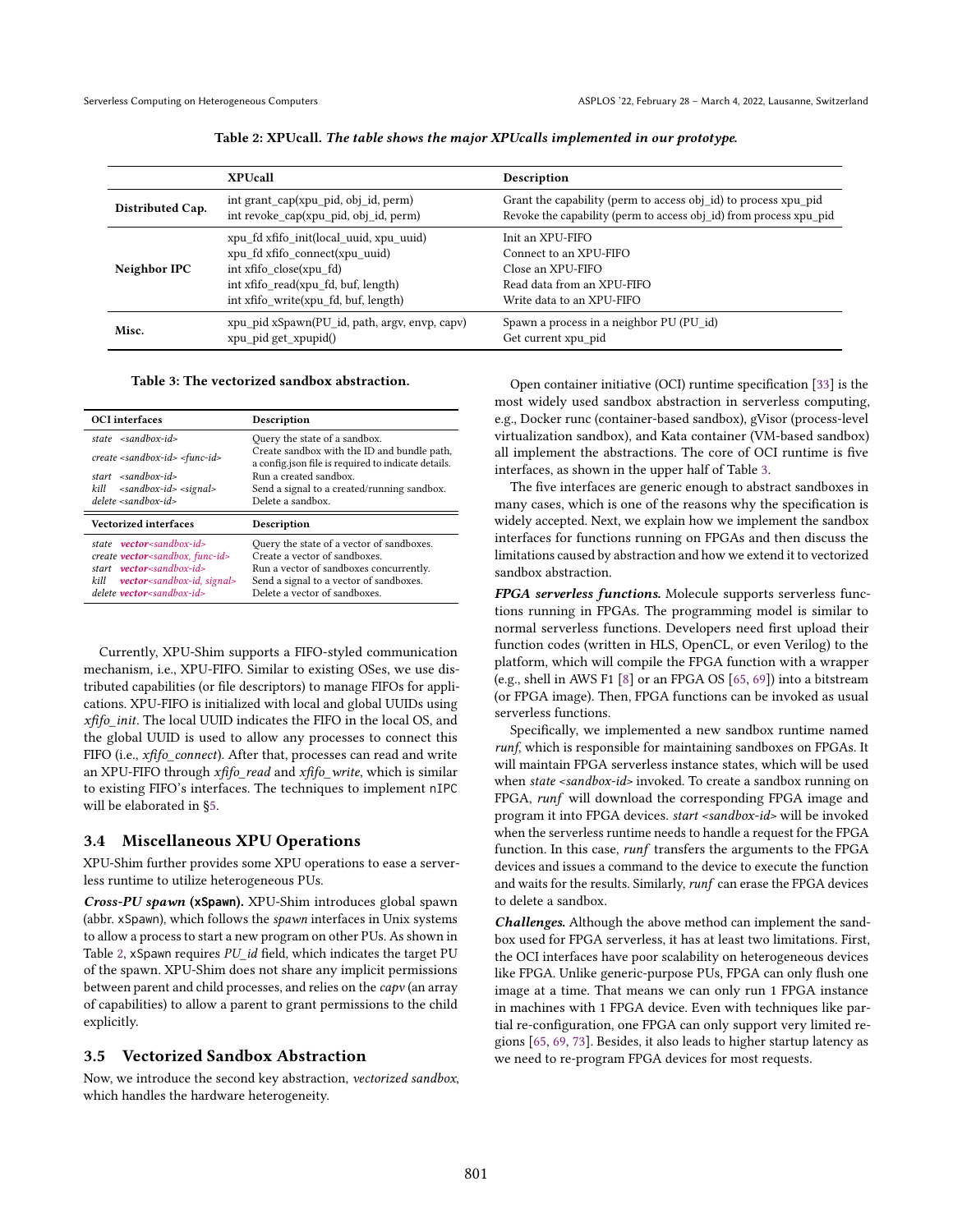Second, explicitly deleting sandboxes incurs non-trivial costs that are unnecessary in these cases. In CPU or DPU cases, a serverless runtime should explicitly delete a sandbox to save hardware resources. However, in FPGA, the flushed functions will not occupy any resources and can be easily replaced when a new FPGA serverless function is created. These two limitations motivate vectorized sandbox abstraction.

Vectorized sandbox. Specifically, we have made the following three extensions, as shown in the bottom half of Table [3.](#page-4-3) First, sandbox creation is vectorized as *create vector<sandbox*, func-id>. That means runf can create a vector of FPGA sandboxes at one time. Specifically, runf can put the vector of sandboxes into one FPGA image and flush the image containing all the sandboxes. Then, runf can directly invoke the target sandbox (if it is cached in the image) when requests arrive. The design can optimize the startup latency as FPGA functions are more likely to be cached in devices.

Second, similar to creation, the start interface is vectorized as start vector<sandbox-id>. The extension enables concurrent execution that is beneficial to achieve auto-scalability with limited FPGA devices. For example, the wrapper in FPGA can partition resources into several regions and allow several sandboxes to handle requests concurrently.

Last, Molecule does not explicitly destroy FPGA sandboxes, i.e., the delete command will be empty and directly return (but the runf will update sandbox states). The real destroy operations happen in the next create operation, which will replace the current hardware implementations with the new one. This effectively improves the delete performance. The approach will not add overheads to the next create operation as it does not include the erasing operation.

**Summary.** The vectorized sandbox efficiently enables accelerators for serverless computing. It is worth noting that vectorized sandbox relies on the wrapper in the FPGA to guarantee security and performance isolation among instances, e.g., Coyote [\[69\]](#page-16-14) implements OS abstractions in FPGA and relies on MMU/TLB for isolation between vFPGAs. XPU-Shim leverages the vectorized sandbox abstraction to abstract hardware heterogeneity with great performance.

## <span id="page-5-0"></span>4 MOLECULE DESIGN

This paper presents Molecule, a serverless runtime on heterogeneous computers. Compared with prior systems [\[4,](#page-14-5) [6\]](#page-14-0), Molecule aims to achieve the following goals that are not explored:

- Molecule can manage worker machines with heterogeneous devices, e.g., DPUs, FPGA, smart I/O devices and others.
- Molecule does not rely on the host OS to provide single-OS abstractions but relies on a distributed shim, XPU-Shim, to manage functions on distributed OSes.
- Molecule should support prior serverless mechanisms (e.g., forkbased startup) on heterogeneous computers.

## 4.1 Heterogeneous Serverless Computing

Programming models. Molecule has similar programming models of AWS Lambda [\[6\]](#page-14-0) and others [\[4\]](#page-14-5), as shown in Figure [5.](#page-5-1) Developers need to write their functions based on a specific language runtime supported by Molecule, e.g., Python. As shown in Figure [5](#page-5-1) a, we provide the same language runtime for CPU (x86 server in

ASPLOS '22, February 28 – March 4, 2022, Lausanne, Switzerland Dong Du, Qingyuan Liu, Xueqiang Jiang, Yubin Xia, Binyu Zang, and Haibo Chen

```
# Python language runtime
def matmul(n):
  A = np.random.randn(n, n)B = np.random.random(n, n)start = time()C = np \cdot mathul(A, B)latency = time() - startreturn latency
def handler ( event ) :
  n = int(event['n']')result = mathul(n)return result
  (a) CPU/DPU function (matmul).
                               // FPGA openCL runtime
                               Vector madd ( matA , matB ,
                                 dim0 , dim1 ) {
                                 int i = 0;
                                // Auto - pipeline
                                 for (; i < dim0 * dim1;++ic[i] = matA[i]+matB[i];return c;
                                }
                               Vector handler ( event ) {
                                 11...return madd (...) ;
                               }
                                   (b) FPGA function (madd).
```


<span id="page-5-2"></span>

Figure 6: Molecule architecture.

our platform) and DPU (Arm PUs in our platform) as they support general-purpose programming. However, as their computation capabilities are heterogeneous, it is unfair to treat CPU and DPU as the same, especially when serverless promises pay-as-you-go billing models.

Unlike the homogeneous resource model used in existing platforms, e.g., the one-fits-all memory value in AWS lambda [\[14\]](#page-14-26), Molecule requires end-users to explicitly assign resources to a function, and select the type of PU (i.e., CPU or FPGA) according to their prices and hardware abilities, e.g., DPU has the lowest prices and FPGA has the highest prices. Users can choose multiple settings and let the platform decide how to schedule instances. According to users' configuration, the API Gateway then schedules a function's instance to machines with at least one of the required kinds of PU where the function can execute.

Molecule supports functions running in domain-specific accelerators like FPGA. Developers can write their FPGA functions in our FPGA runtime (Figure [5-](#page-5-1)b) and upload the functions to the platform to generate an FPGA image. Users can also construct a function chain (or DAG) using different types of functions, e.g., a frontend function (on DPU) to pull an image from storage services, and then transfer the image to an FPGA function gzip to compress the image. Molecule schedules a function chain in one computer in most cases for better communication performance [\[43,](#page-15-3) [61\]](#page-15-5).

System architecture. The architecture of Molecule is shown in Figure [6.](#page-5-2) Molecule serves serverless requests from the global manager.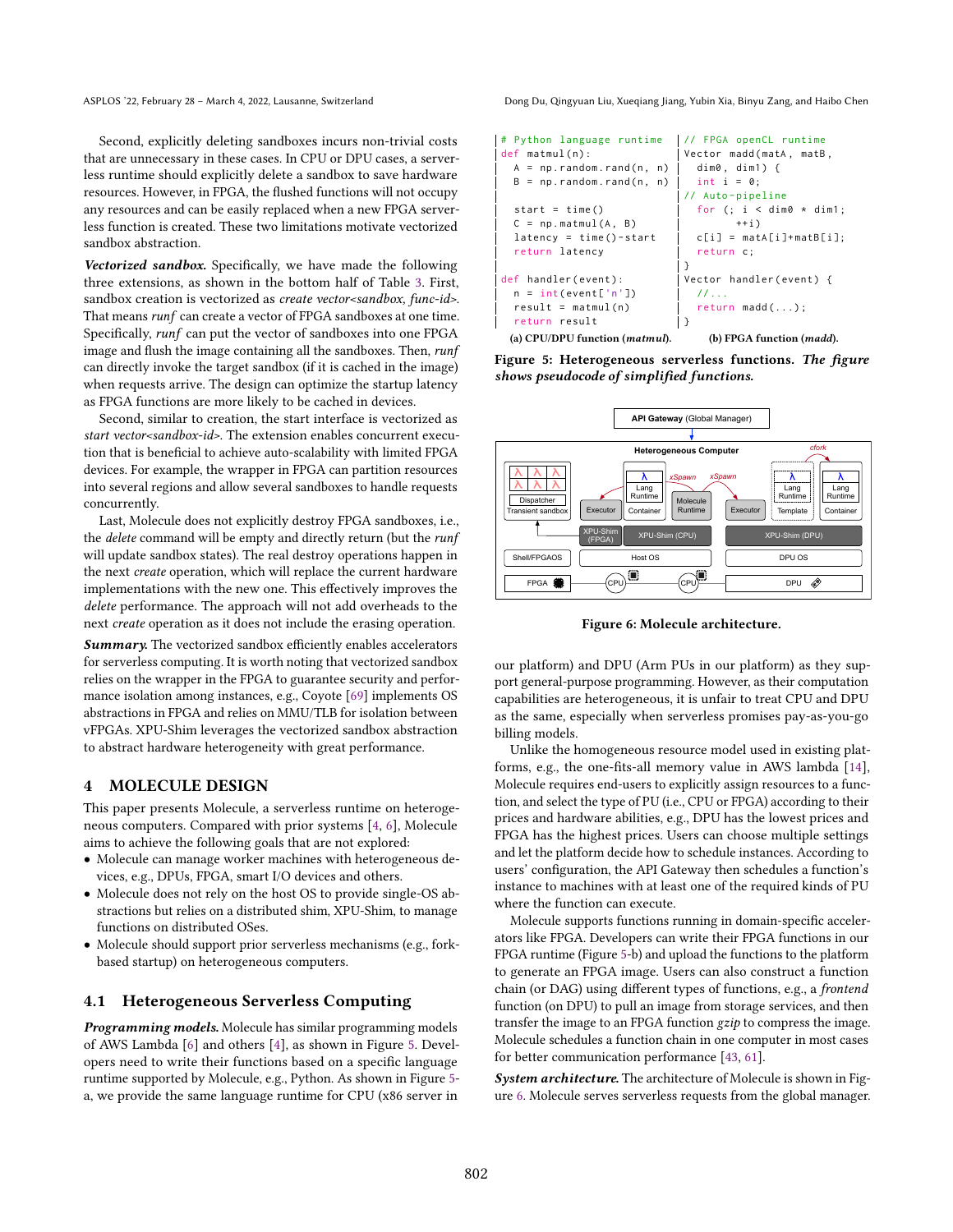It can run on any PU (host CPU in the figure) in a heterogeneous computer and manage functions in other PUs with XPU-Shim. Molecule will launch executors on other PUs through xSpawn, which are responsible for managing local function instances using the vectorized sandbox abstraction. The executor receives commands from Molecule (through nIPC), executes the commands on the local OS, and returns the results. For accelerators (e.g., FPGA) that cannot launch a generic program, we start a virtual XPU-Shim instance on the neighbor CPU/DPU (e.g., XPU-Shim for FPGA in the figure). This instance is responsible for running the corresponding executor and managing the accelerator.

Next, we introduce how Molecule achieves two important performance goals in serverless: low startup and communication latency.

#### 4.2 Optimizing Startup Latency

A function instance can handle a request with either cold start or warm start, depending on whether there are available cached sandboxes. The first execution of a function usually begins with a cold start, which needs to prepare function images, create sandboxes, and load function codes. The cold start usually causes long latency, e.g., >1s in complicated Java functions [\[54,](#page-15-4) [93\]](#page-16-10); which are the major costs for most functions.

Fork-based startup [\[51,](#page-15-18) [54,](#page-15-4) [78\]](#page-16-1) and snapshot-based startup [\[11,](#page-14-7) [16,](#page-14-8) [35,](#page-15-2) [54,](#page-15-4) [91,](#page-16-3) [92\]](#page-16-4) are the two most widely adopted optimizations for reducing startup latency. Molecule follows the line of research, with two new contributions. First, prior optimizations utilizing fork to achieve state-of-the-art startup latency requires an additional layer of virtualization, e.g., gVisor's microVM in Catalyzer [\[54\]](#page-15-4) and unikernel in Seuss [\[51\]](#page-15-18). We propose cfork, the first container-level fork to achieve <10ms startup latency. cfork is designed to support heterogeneous computers.

Second, accelerators like FPGA cannot utilize fork to boost startup latency, bringing new challenges to serverless runtimes. Therefore, Molecule leverages vectorized sandbox abstraction to combine multiple serverless instances into one image, which increases the possibility of hitting a cached instance for incoming requests.

Container fork. Container fork (cfork) inherits the idea of sandbox fork in Catalyzer [\[54\]](#page-15-4) to generate new instances from a preprepared template container (on CPU and DPU), but overcomes three new challenges to achieve container-level fork on heterogeneous computers.

First, a container may contain multi-threads or even multi-processes that are hard to be cloned correctly and efficiently as Unix fork only propagates the forking thread. Catalyzer relies on the underlying hypervisor (i.e., gVisor) to provide the ability to fork a whole sandbox, which is inapplicable for Molecule without the hypervisor layer. To solve this challenge, cfork proposes forkable language runtime: a wrapper for serverless functions that is responsible for forking multi-thread instances. The language runtime will temporarily merge all the threads into a single thread, save the multi-threaded contexts in memory, and expand it to a multithreaded one after cfork. This lifts the fork mechanism from OS to language runtimes controlled and prepared by serverless platforms. Currently, we have supported forkable Python and Node.js runtime, which accounts for nearly 90% of functions in AWS [\[36\]](#page-15-19).

Second, Molecule needs to migrate the forked function instances from the template container to a new container for isolation. To satisfy the need, Molecule will prepare a new container (called function container) for the forked instance. During cfork, the forkable runtime will reconfigure its namespaces and cgroup according to the function's configuration, and then load the function's code (and dependencies if any) and establish a connection to the Molecule. After that, Molecule can assign requests to the child instance, and the child executes them in the function container. By default, Molecule prepares generic template containers for all functions using the same language, e.g., one Python template for all Python functions. Molecule can launch a dedicated template with code and dependencies for hot functions to further reduce the latency.

Third, cfork should support the multi-OS system on heterogeneous computers. In order to fork new instances on multiple PUs, every PU needs to prepare a template container for each language runtime. After that, Molecule can utilize nIPC to request neighbor PUs to create function containers and cfork new instances. The new instances will utilize nIPC to get requests and return responses.

Caching FPGA function instances. Instead of "fork", Molecule will cache function instances to mitigate the cold-boot costs on FPGA. This is enabled by our vectorized sandbox abstraction. Specifically, Molecule can utilize keep-alive policies (e.g., FaasCache [\[57\]](#page-15-20) and others [\[82\]](#page-16-9)) to predict the function instances that should be cached and prepare an FPGA image with those instances. When a request arrives, and the target function instance is cached, Molecule can directly invoke the function (i.e., warm start) without re-programming FPGA.

The number of cached instances highly depends on the design of the wrapper in FPGA, which should provide both isolation and fair-sharing among instances. For example, the state-of-the-art system Coyote [\[69\]](#page-16-14) can support multiple vFPGA and utilize DRAM stripping to achieve performance isolation, which will be a good choice for Molecule to support serverless computing. Molecule uses a simpler way now to statically partition and protect the resources.

#### 4.3 Optimizing Function DAG Communication

Serverless applications are usually composed of a chain of functions (also named "serverless DAG") [\[82,](#page-16-9) [84,](#page-16-2) [93\]](#page-16-10), making communication latency important. Serverless platforms usually use the network and API gateway for communication in all cases, which can incur unnecessary costs when functions are running in a single machine. State-of-the-art serverless systems [\[43,](#page-15-3) [61\]](#page-15-5) adopt local IPC when two function instances are in the same PU and use network mechanisms (e.g., gRPC or HTTP) when they are on different PUs. For example, SAND [\[43\]](#page-15-3) allows function instances to communicate through a local bus with each other when they are on the same PU.

Molecule leverages XPU-Shim to support IPC-based communication in a heterogeneous computer, allowing functions on different PUs to communicate like in a single PU through nIPC.

**nIPC**-based DAG call. Prior systems [\[43,](#page-15-3) [61\]](#page-15-5) usually rely on an intermediate entity, e.g., local bus in SAND [\[43\]](#page-15-3) and the engine in Nightcore [\[61\]](#page-15-5), to transfer messages. Molecule implements a "direct connect" method that establishes connections directly between caller and callee function instances, i.e., establishing a full-duplex connection using FIFOs between two functions. To support this,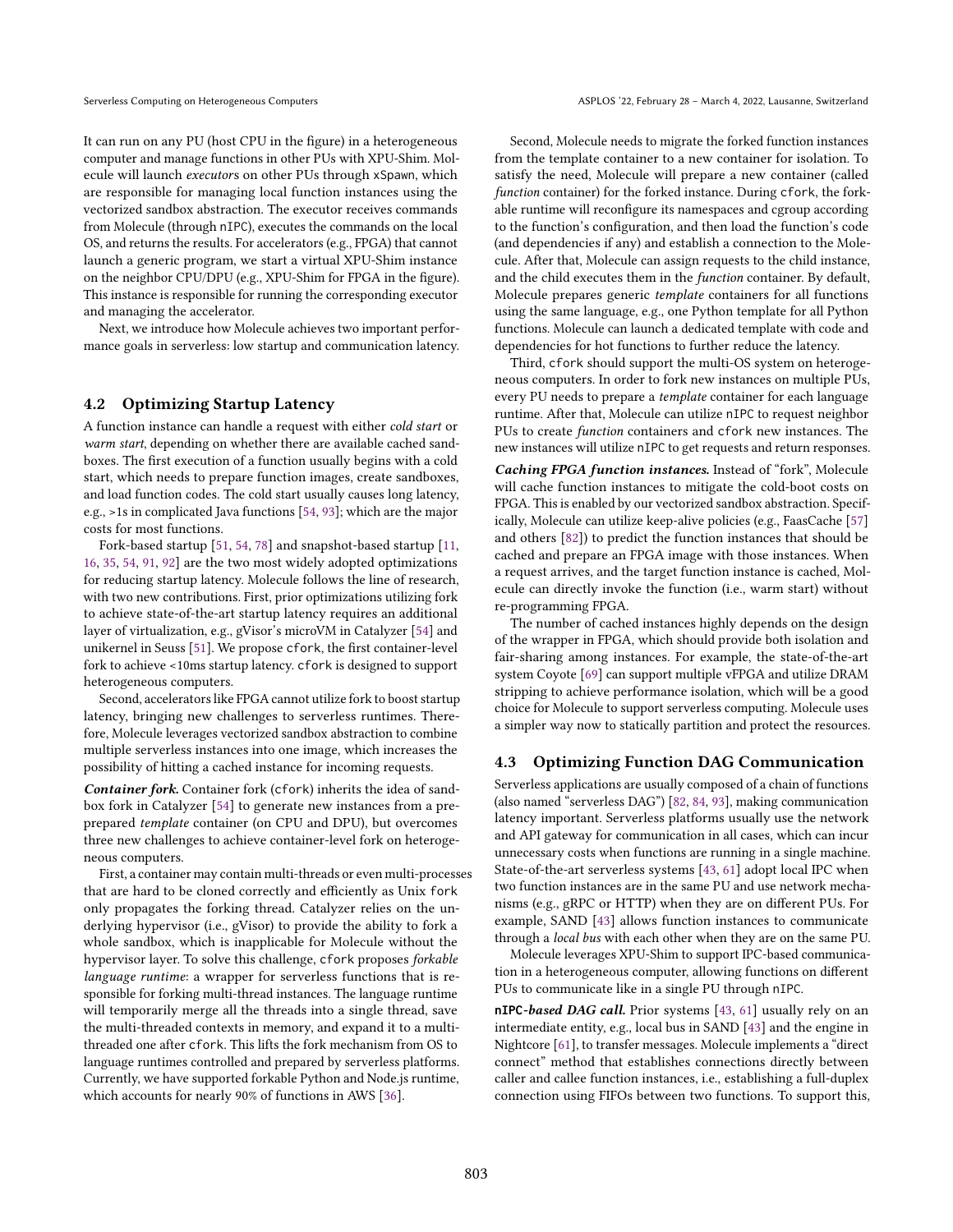ASPLOS '22, February 28 – March 4, 2022, Lausanne, Switzerland Dong Du, Qingyuan Liu, Xueqiang Jiang, Yubin Xia, Binyu Zang, and Haibo Chen

each function will create a self\_fifo which is named using its UUID (globally unique), and block on the FIFO (i.e.,  $xffo\_read$ ). When a request arrives, Molecule injects the UUIDs of caller and callee into each function instance, so functions can communicate with others by writing others' FIFOs (i.e., xfifo\_write).

Supports for DPU. As nIPC provides the XPU-FIFO abstraction, which is almost the same as local FIFO used in single-PU systems, the supporting efforts for CPU-DPU heterogeneous computers are minor (about 30 LoC changes in Node.js runtime). The major difference is that functions should register their FIFOs to XPU-FIFOs to allow processes on other PUs to access.

Supports for FPGA. FPGA functions can utilize the same FIFO design to transfer data between CPU and FPGA. However, this also leads to two copyings to transfer data between two FPGA functions, i.e., the caller needs to copy the data to host DRAM, and the callee needs to copy the data from the host DRAM back to the FPGA attached DRAM. Molecule implements a zero-copying method by leveraging DRAM data retention [\[1\]](#page-14-27), an advanced FPGA feature that allows Molecule to load a new FPGA image without erasing the data in the FPGA attached DRAM, i.e., the data is persisted. In this case, the caller FPGA function can leave the data in the FPGA DRAM, and the callee FPGA function can directly use the data without data movement. FPGA wrapper is responsible for clearing sensitive data.

#### <span id="page-7-0"></span>5 IMPLEMENTATION AND OPTIMIZATIONS

We implement XPU-Shim totally in user space for better portability. The core of the XPU-Shim prototype includes 3,542 lines of C/C++ codes (excluding third-party libraries). Besides, we provide an XPU-Shim library (1,460 lines of C codes) that provides the XPUcall interfaces invoked by processes. XPU-Shim will connect and synchronize states among PUs utilizing the underlying interconnect. In our settings, the DPU and CPU communicate through RDMA (which is the only exported PCIe-based communication method), while FPGA and CPU communicate through DMA.

Besides, we implement Molecule based on vectorized sandbox abstraction. In CPU and DPU, the abstraction is implemented based on Docker runc [\[32\]](#page-14-28) (by always passing one-sized vector). In FPGA, we implement a new runtime, runf, which will manage FPGA serverless functions. runf relies on an FPGA wrapper to statically assign DRAM banks (or PLRAMs) to an instance; two instances can share a DRAM bank only when they will never execute concurrently (enforced by the wrapper). Molecule supports two mostly used language runtimes, Node.js and Python, accounting for 90% of functions in AWS [\[36\]](#page-15-19) for CPU and DPU and provides one FPGA language runtime based on OpenCL and Xilinx Vitis [\[39\]](#page-15-21).

XPUcall optimizations. As the XPU-Shim is another process in the system, we need an IPC approach to communicate between a user-process and XPU-Shim. In a naive implementation, we use FIFO and shared memory to implement XPUcalls. The XPUcall uses FIFO to pass small arguments and uses shared memory to transfer bulk data. However, the two IPC round trips, shown in Figure [7-](#page-7-1)a, can lead to significantly high costs in DPUs, e.g., 100us in our Bluefield-1 DPU, while the costs in host CPU is about 20us. Therefore, we propose two optimizations.

<span id="page-7-1"></span>

Figure 7: XPUcall optimizations. MPSC is short for Multi-Producer Single-Consumer.

Figure [7-](#page-7-1)b shows the case that XPU-Shim polls on an MPSC (Multi-Producer Single-Consumer) queue and relies on IPC to notify processes for XPUcall responses. This can reduce the IPC round trips from two to one. The optimization is reasonable in devices as XPU-Shim can be pinned to dedicated cores for better performance. Besides, we can further let the processes poll on shared memory for responses, eliminating IPC costs, as shown in Figure [7-](#page-7-1)c. In our evaluation, we choose the second method as the default one.

To enhance security, the MPSC queue is only used for notifying XPU-Shim about which process has issued XPUcalls. All invocation information is recorded in a per-process shared memory, so a malicious process may only perform DoS attacks by corrupting the queue but cannot learn information of other processes. XPU-Shim also supports multi-threaded handling for XPUcall-intensive scenarios, in which each XPU-Shim thread will handle a dedicated MPSC queue. An alternative implementation is to use the Multi-Producer Multi-Consumer queue to allow work-stealing [\[49,](#page-15-22) [53\]](#page-15-23).

Inter-PU synchronization. XPU-Shim follows the ideas of prior multi-kernel  $[46-48]$  $[46-48]$  and partitioned kernel  $[83]$  designs to synchronize global states among different PUs through message passing explicitly. We have the following strategies to manage global states.

- No synchronization with statically partitioned global states: creating and destroying of processes (i.e., CAP\_Group) can (mostly) be processed by XPU-Shim on the local PU because the global PID is encoded with PU ID and local UUID.
- Immediate synchronization: states like XPU-FIFO's global UUIDs should be globally unique. Therefore, xfifo\_init XPUcall needs to synchronize with other PUs to ensure that a global UUID is valid. Besides, we synchronize all capability update operations immediately to ensure permission checking can always finish locally, i.e., no runtime synchronization costs.
- Lazy synchronization: XPU-Shim allows harmless stale states. For example, when an XPU-FIFO UUID's reference counter turns to 0 and could be deleted, XPU-Shim revokes the XPU-FIFO's resources but synchronizes the UUID information lazily to other PUs. This enables optimizations like batching to avoid frequent synchronization.

Profile selections. Molecule allows developers to choose multiple settings (or profiles) for their serverless applications, e.g., a function can be scheduled on both CPU and DPU. When a request for a multisetting application comes, the control plane of Molecule will choose a specific PU based on platform-specific policies. For now, Molecule uses a policy that considers function-chain by locating functions in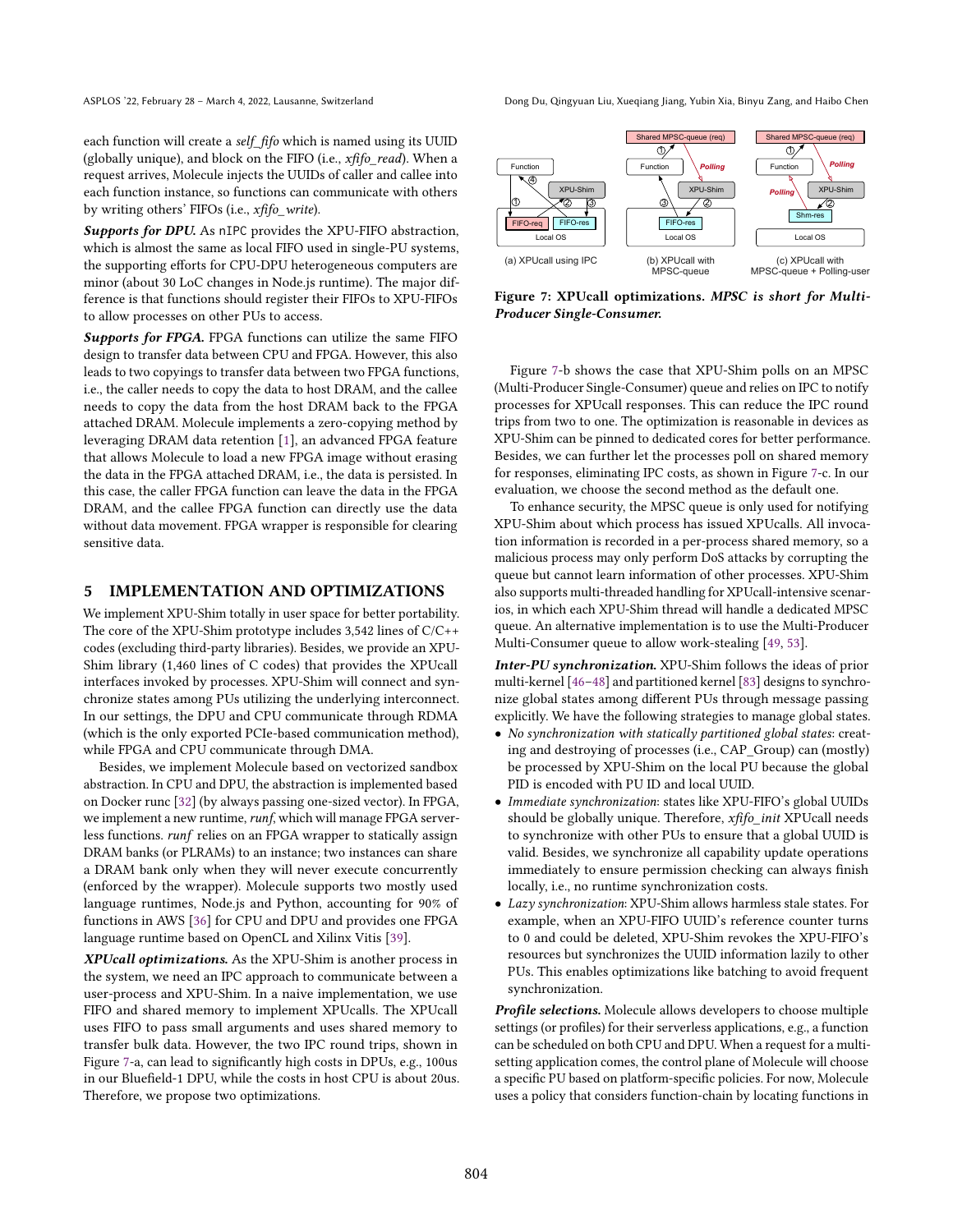one chain to the same PU. It is feasible to extend Molecule to use other policies, e.g., machine-learning model-based ones [\[96\]](#page-16-17).

Keep-alive policies. Molecule inherits the approach used in existing systems [\[57,](#page-15-20) [82\]](#page-16-9) for the keep-alive policies. The decision is made by the control plane of Molecule. Molecule now will tend to cache functions in a chain in the same image. We will consider incorporating advanced policies like FaaSCache [\[57\]](#page-15-20) in our future work.

Limitations. Currently, our prototype does not implement the direct communication between DPU and FPGA; instead, we rely on the host CPU to forward the data between DPU and FPGA, i.e., CPU-intercepted communication.

#### 6 EVALUATION

In the evaluation, we answer the following questions:

- Question-1: How does XPU-Shim reduce the cross-PU communication latency? ([ğ6.1\)](#page-8-0)
- Question-2: Can Molecule achieve better scalability and performance on heterogeneous computers? ([ğ6.2\)](#page-8-1)
- Question-3: Can Molecule achieve better performance than commercial serverless systems? ([ğ6.3\)](#page-9-0)
- Question-4: Can Molecule achieve low startup latency for serverless on heterogeneous computers? ([ğ6.4\)](#page-9-1)
- Question-5: Can Molecule achieve low communication latency for serverless on heterogeneous computers? ([ğ6.5\)](#page-10-0)
- Question-6: How does Molecule reduce the end-to-end latency of serverless applications? ([ğ6.6\)](#page-10-1)
- Question-7: How is Molecule compared with state-of-the-art serverless systems? ([ğ6.7\)](#page-11-0)
- *Question-8*: How easy is it to support a new accelerator? (§6.8) We use two settings for evaluation. First, we use one server with Intel Xeon Platinum 8160 CPU (2.10GHz 96 cores in total), con-

nected with two 100Gbps Mellanox Bluefield-1 DPUs, each with 16 ARM cores (800Mhz), as the CPU-DPU heterogeneous computer. Second, we use an AWS F1.x16large EC2 instance (64vCPU) with eight UltraScale Plus FPGAs as the CPU-FPGA heterogeneous computer.

We compare Molecule with Molecule-homo (the homogeneous version of Molecule) and commercial serverless systems like AWS Lambda [\[6\]](#page-14-0) and OpenWhisk [\[4\]](#page-14-5). Molecule-homo does not utilize XPU-Shim; therefore, it can only run on either CPU or DPU (but not both) and cannot utilize accelerators like FPGA. Moleculehomo uses Node.js Express [\[5\]](#page-14-29) and Python Flask [\[3\]](#page-14-30) as the baseline DAG methods, which are also used in OpenWhisk. It also does not use optimizations like cfork. However, our good implementation of Molecule-homo achieves much better performance than AWS Lambda and OpenWhisk ([ğ6.3\)](#page-9-0). This makes Molecule-homo a more reasonable baseline to illustrate the benefits of hardware heterogeneity and optimizations of Molecule.

#### <span id="page-8-0"></span>6.1 Neighbor IPC Performance

nIPC's performance is at the core of Molecule performance. Thus, we evaluate it first. We compare the performance of nIPC with Linux FIFO as shown in Figure [8.](#page-8-2) We evaluate three nIPC cases based on different XPUcall implementations (Figure [7\)](#page-7-1). In all three cases, a caller in DPU will issue a xfifo\_write and measure the

<span id="page-8-2"></span>

Figure 8: **nIPC** latency. The figure shows local Linux FIFO and **nIPC** performances using three XPUcall implementations (i.e., base, MPSC, and MPSC with polling). According to XPUcall implementations, **nIPC**'s latency ranges from 25us to 144us.

<span id="page-8-3"></span>

Figure 9: Comparison with commercial serverless systems.

latency as the nIPC results. Linux FIFO is the ideal communication mechanism used in state-of-the-art serverless systems for internal calls.

As a result, nIPC-Base and nIPC-MPSC (i.e., multi-producer single-consumer) have  $1.6x-2.8x$  times higher latency than Linux IPC (on DPU) because of the XPUcall costs. nIPC-Polling can achieve about 25us latency, which is even better than Linux IPC (on DPU) because it bypasses the slow kernel on the device; it is still 1.5x-3.1x slower than Linux IPC (on CPU). The results confirm the efficiency of our XPUcall optimizations on devices. We do not apply these optimizations on the CPU because XPUcall causes much fewer costs in the CPU (about 20us) in our settings.

#### <span id="page-8-1"></span>6.2 Benefits of Heterogeneous Serverless

This section explains how the results in Figure [2](#page-2-0) are achieved.

Higher function density on CPU-DPU computers. We take one Python image processing function as a case and evaluate the maximum function density in one worker machine. As shown in Figure [2-](#page-2-0)a, the resources of the CPU in our server only support up to 1000 concurrent instances in the baseline. When we configure the function to run on both CPU and DPU, Molecule can create new instances on DPU that can achieve more than 50% density with 2 Bluefield DPUs. Notably, Molecule does not improve the per-PU density, while the density per computer is improved by utilizing DPUs with Molecule.

Lower computation latency on CPU-FPGA computers. Matrix operations are at the heart of deep learning. Compared with generalpurpose CPUs, FPGA is a better choice to perform these computations. We implement three basic operations, matrix scaling, matrix addition, and vector multiplication, into CPU functions and FPGA functions. As shown in Figure [2-](#page-2-0)b, all the three functions achieve lower latency (2.15x-2.82x) using FPGA functions.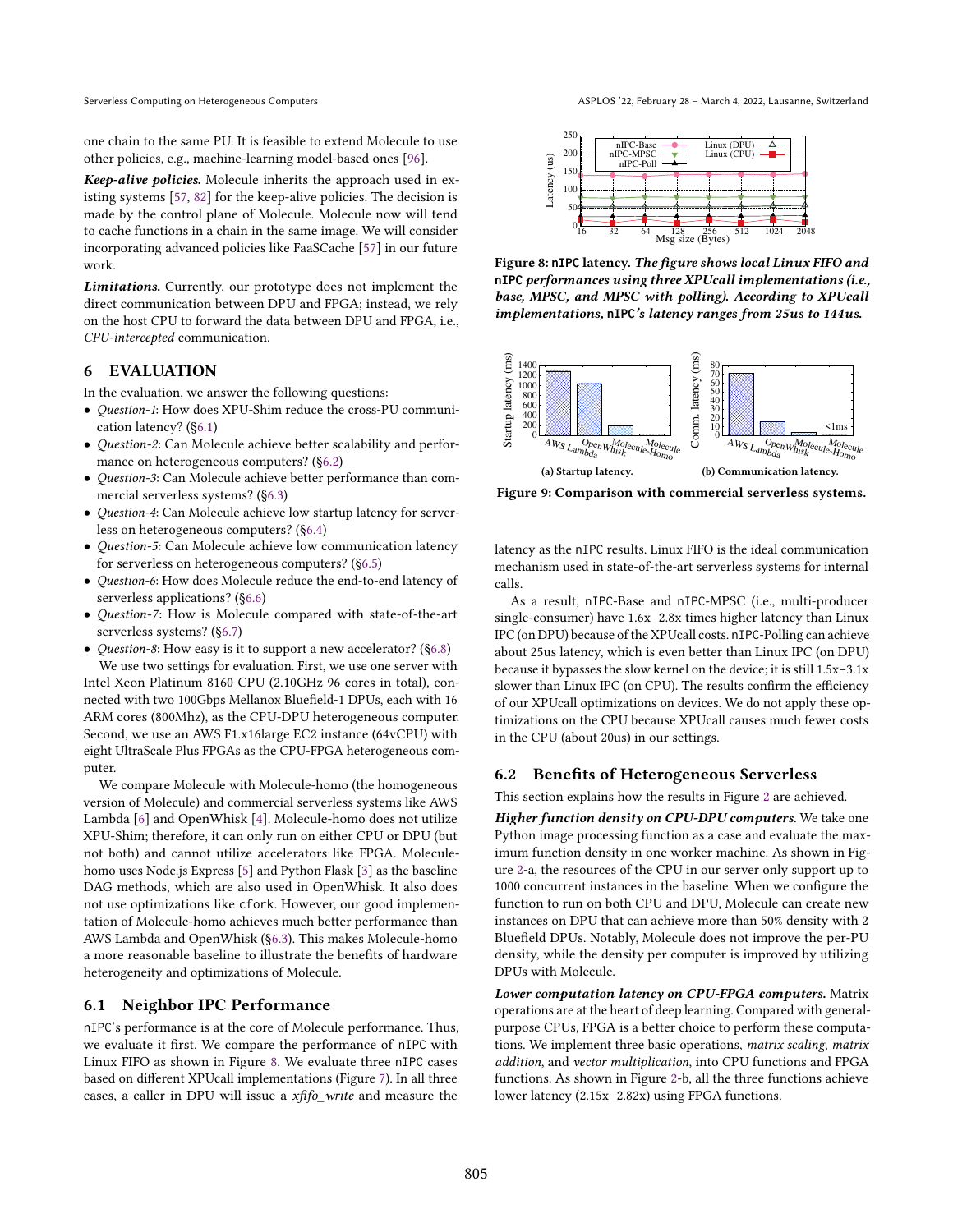<span id="page-9-2"></span>

Figure 10: Serverless startup latency. Molecule's **cfork** can significantly outperform baseline cold boot, and a remote **cfork** only adds negligible costs with the help of XPU-Shim.

Table 4: FPGA resource utilization.

<span id="page-9-3"></span>

|                    | # LUTs                | # REGs               | # BRAMs        | $#$ DSPs       |
|--------------------|-----------------------|----------------------|----------------|----------------|
| AWS F1 Total       | 1,181,768             | 2.364.480            | 2,160          | 6.840          |
| Wrapper (12 func.) | 119.517<br>$(10.1\%)$ | 196.996<br>$(8.3\%)$ | 486<br>(22.5%) | 787<br>(11.5%) |

## <span id="page-9-0"></span>6.3 Commercial Serverless Systems

Before evaluating other metrics and applications, we compare Molecule and Molecule-homo with existing serverless systems, including OpenWhisk and AWS Lambda. Specifically, we evaluate two important performance metrics: startup latency and communication latency. We use a helloworld function for startup latency evaluation and an image processing function for communication evaluation (the transferred size <1KB). In AWS, we use the step function as the communication method. As shown in Figure [9,](#page-8-3) Molecule achieves 37-46x better startup latency and 68-300x better communication latency compared to OpenWhisk and AWS Lambda. Even our homogeneous version, Molecule-homo, achieves 5-6x better startup latency and 4-19x better communication latency.

Next, we elaborate on the details of how our optimizations on Molecule achieve this good performance.

#### <span id="page-9-1"></span>6.4 Function Startup Latency

Startup latency on CPU and DPU. We take Python image processing as a case to evaluate function startup latency in Molecule, as shown in Figure [10-](#page-9-2)a and b. We compare three cases, the Moleculehomo baseline, the Molecule's cfork issued by local PU, and the Molecule's cfork issued by a neighbor PU (cfork-XPU in the figure). The results show that Molecule's cfork can significantly outperform baseline cold boot. Besides, with XPU-Shim supports, we can fork a remote template with negligible costs (about  $1-3$  ms).

Startup latency on FPGA. We take vector multiplication as an example to break down the startup latency on FPGA, as shown in Figure [10-](#page-9-2)c. We consider three stages: erasing the old image, loading the target image, and preparing a software sandbox to invoke functions. The most naive approach (i.e., "Baseline") takes more than 20s to finish the whole process. The major costs come from erasing. As discussed, erasing is unnecessary (for most cases) in FPGA serverless, and Molecule can achieve about 3.8s by skipping the step (i.e., "No Erase"). Molecule can achieve better performance (1.9s) when the function is cached because of vectorized sandbox design. In the best case, if runf still maintains the warmed sandbox, we only need 53ms to invoke the function. It is worth noting that optimizing FPGA startup latency is not the major goal of this paper,

ASPLOS '22, February 28 – March 4, 2022, Lausanne, Switzerland Dong Du, Qingyuan Liu, Xueqiang Jiang, Yubin Xia, Binyu Zang, and Haibo Chen

<span id="page-9-5"></span>

Figure 11: **cfork** breakdown and memory usages. (a) Breakdown of **cfork** optimizations. (b) and (c) present the memory usage. **cfork** saves more memory.

e.g., Molecule can achieve 20ms startup latency when the FPGA deploys systems like Coyote [\[69\]](#page-16-14).

We analyze the potential to cache instances. Table [4](#page-9-3) presents the resource utilization in F1 with vectorized image. Our wrapper containing 12 instances (four instances for madd, mmult, and mscale) only takes 10.1% and 22.5% of the total LUT and BRAM resources. With 8 FPGAs, Molecule can cache 96 FPGA function instances in one computer. Moreover, the FPGA wrapper required by vectorized sandbox introduces space overheads, i.e., 5% lookup tables (logic resources on the FPGA) in F1 for the case in Table [4.](#page-9-3) Other advanced wrappers take similar costs, e.g., Coyote [\[69\]](#page-16-14) requires 2-4% base overhead and up to 14% for a full-featured wrapper with four vFPGAs.

**cfork** breakdown. We break down the cfork performance to il-lustrate how different optimizations work<sup>[2](#page-9-4)</sup>, as shown in Figure [11](#page-9-5) a. "Baseline" indicates the startup latency using Molecule-homo. "Naive cfork" initializes a function container, uses cfork to propagate a new process, and assigns the child process to the function container's cgroup and namespaces. What's more, "FuncContainer" eliminates the overhead to start a new function container, but uses a pre-initialized one to settle the child process. "Cpuset opt" does the same as "FuncContainer" but applies a patch to the Linux kernel, replacing semaphore locks in "kernel/cgroup/cpuset.c" to mutex locks, and thus reduces the overhead to change the cgroup. As we can see in the figure, simply using cfork can achieve about 2x better startup performance compared with baseline. When we apply all the optimizations, the function can initialize more than 10x faster than the baseline.

Memory saving. Figure [11-](#page-9-5)b and Figure 11-c compare memory usages of an image resizing function in Molecule-homo and Molecule under concurrent running functions (from 1 instance to 16). We use the resident set size (RSS) and the proportional set size (PSS) to represent the memory usage. RSS is the total memory used by a process, while PSS is composed of the private memory of that process plus the proportion of shared memory with other processes. Each point in the figure shows the average value of memory usage over all running instances. In Molecule, RSS and PSS also contain template container's resources. A comparison of the two figures shows that Molecule achieves lower PSS comparing to the baseline (34% lower for 16 instances). The major reason for the improvement is that cfork shares more states among instances. Molecule

<span id="page-9-4"></span><sup>&</sup>lt;sup>2</sup>The results are evaluated on a desktop machine with Intel Core i7-9700 CPU (8 cores, 3.00GHz), 16GB memory and Linux 5.8.10 kernel.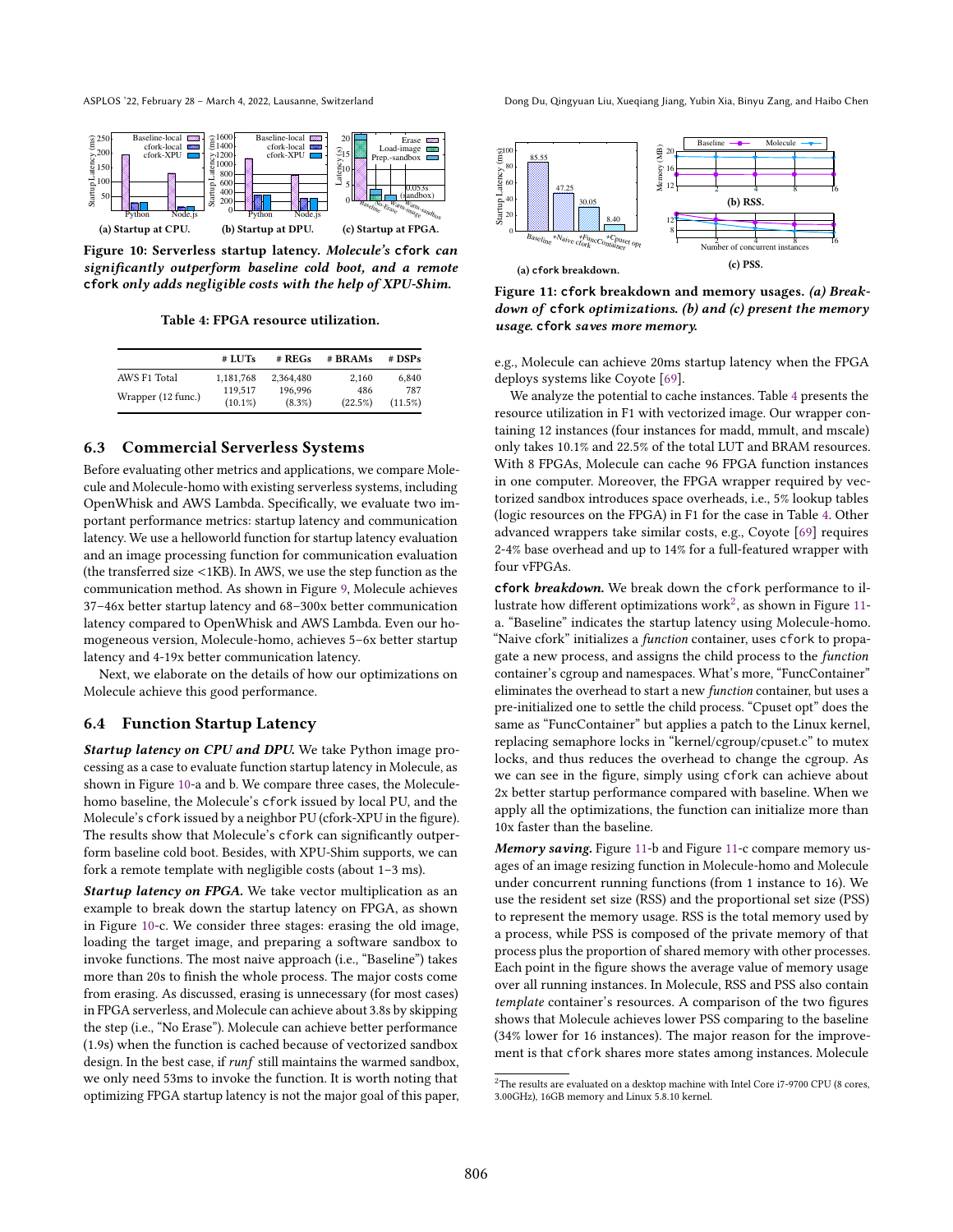<span id="page-10-2"></span>

<span id="page-10-3"></span>Figure 12: Serverless DAG communication latency. Molecule achieves 10-18x lower latency.



Figure 13: FPGA function chain (end-to-end) latency.

requires higher RSS because of the additional resources required by the template container.

#### <span id="page-10-0"></span>6.5 Function Communication Latency

CPU and DPU. We take Alexa skills as a case to evaluate DAG communication latency in Molecule, as shown in Figure [12.](#page-10-2) We compare Molecule (using IPC and nIPC) and the baseline (Moleculehomo using Node.js Express). We consider different cases, including CPU only (Baseline-CPU), DPU only (Baseline-DPU), and cross CPU and DPU. In all the cases, IPC-based DAG optimizations can achieve 15-18x better latency than the Baseline. Although nIPC can incur additional costs than local IPC, it still significantly outperforms the baseline method  $(10-13x)$ .

FPGA. Molecule's nIPC utilizes DMA to transfer data between CPU and FPGA functions, which only incurs 50-100us costs to transfer 4KB data. We further compare the basic approach with our shared memory optimization (based on data retention), using an FPGA function chain with five functions to perform vector computation. As shown in Figure [13,](#page-10-3) the optimizations can effectively improve end-to-end performance (i.e., 1.95x) by mitigating unnecessary data movement.

#### <span id="page-10-1"></span>6.6 Real Applications and Benchmarks

We evaluate Molecule with applications from ServerlessBench [\[93\]](#page-16-10) and FunctionBench [\[66\]](#page-15-12). We compare the end-to-end latency of baseline (Molecule-homo) and Molecule on the CPU, DPU, or both (if the application is a DAG chain). Instances on DPU with Molecule are booted remotely with cfork and XPU-Shim's supports. Besides, we evaluate both the cold-boot and warm-boot (instances cache hit) results, shown in Figure [14.](#page-11-1) We also evaluate three serverless applications with FPGA functions [\[38\]](#page-15-26), GZip, Matrix-Comput, and

Anti-MoneyL, to illustrate the performance benefits of Molecule. We normalize results and label concrete numbers in the figure.

Performance with cold-boot. Figure [14-](#page-11-1)a and c show the endto-end latency of eight applications with cold-boot on CPU and Bluefield-1 DPU (or BF-1 DPU). Molecule outperforms the baseline in all cases, achieving 1.01x-11.12x less latency. The major factor for the improvement depends on the execution latency, e.g., Molecule only achieves 1.01x better latency in Video Processing because it takes about 37 seconds for processing a video, which dominates the costs. Instead, we can achieve 11x in Matmul as it is a short function that only takes  $3-12$ ms for processing.

BF-1 DPU requires longer latencies than CPU ( $4x$ -7x) because of its low frequencies (i.e., 800MHz ARM cores). We further support Molecule on BF-2 DPU, the state-of-the-art DPU with up to 2.75GHz cores, and present the performance in Figure [14-](#page-11-1)d. As a result, DPU functions achieve 3x-4x better (compared with BF-1) latencies on BF-2, and are very close to the CPU functions' performance. This indicates that it is reasonable to utilize DPU for serverless computing, which has comparable performance and promises better energy efficiency.

Performance with warm-boot. Warm boot means reusing beforehand booted instances to execute a function, which is usually much faster than a cold boot. Consequently, some serverless systems [\[57\]](#page-15-20) prepare several function instances in advance so that the invocations of these functions can avoid cold boot (i.e., cache hit) and thus optimize startup latency. Figure [14-](#page-11-1)b shows the warm-boot latency on the CPU, which means each instance is created and cached before the first invocation request's arrival. Both the baseline and Molecule achieve better results as states are warmed, and achieve almost the same results in most cases. Molecule leads to additional costs in some cases because cfork will lead to more page faults to handle copy-on-write. This indicates that it is reasonable to cache warm instances through common booting rather than fork when the cache hit rate is high.

Performance with chained functions. We present the end-toend latency of two chained functions, Node.js Alexa (with five functions) and Python MapReduce (with three functions), as shown in Figure [14-](#page-11-1)e. Besides the baseline and Molecule results on CPU and DPU, the figure includes latency when distributing functions to different devices (i.e., CrossPU in the figure). Specifically, we ensure that all inter-function calls are cross PU, e.g., in Alexa, the 1st, 3rd, and 5th functions are in the host CPU, and the 2nd and 4th functions are in the DPU. These instances are pre-booted to lower startup overhead's influences on the end-to-end latencies. As shown in the figure, Molecule can achieve 2.04-2.47x less end-toend latency in Alexa with our IPC/nIPC-based optimizations, and 3.70-4.47x less latency in MapReduce.

FPGA serverless applications. We evaluate three serverless applications that FPGA can accelerate. GZip is the application from FunctioBench, which will compress a passed File. We implement the function utilizing Molecule's FPGA runtime and compare their performance with different sized files (from 1KB data to 112MB Linux code). As shown in Figure [14-](#page-11-1)f, FPGA accelerated Gzip significantly outperforms CPU Gzip when file size is larger than 25MB,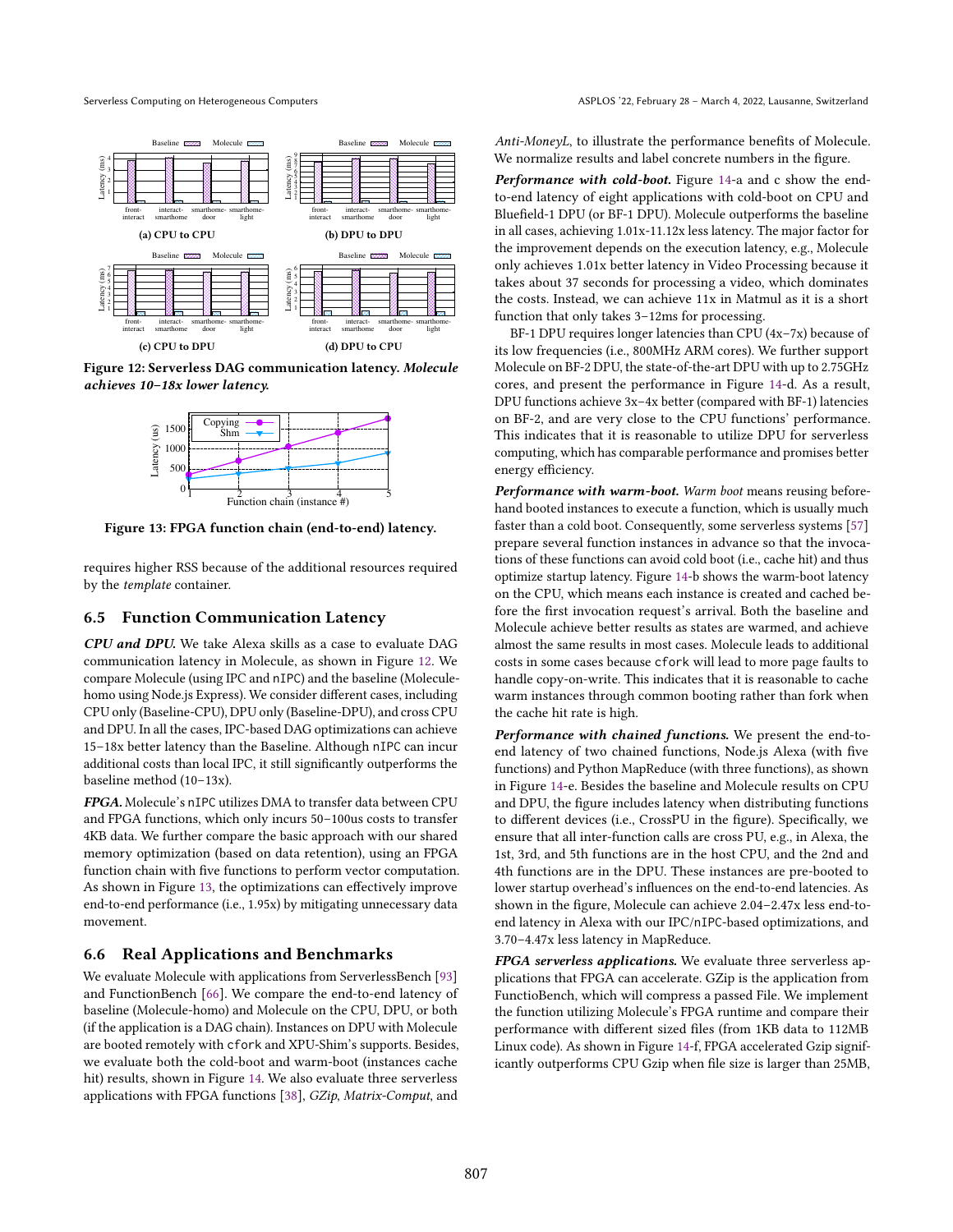ASPLOS '22, February 28 – March 4, 2022, Lausanne, Switzerland Dong Du, Qingyuan Liu, Xueqiang Jiang, Yubin Xia, Binyu Zang, and Haibo Chen

<span id="page-11-1"></span>

Figure 14: Serverless applications. We present end-to-end latency. The unit is milliseconds unless explicitly declared.

<span id="page-11-2"></span>

Figure 15: Serverless system design. Compared with stateof-the-art serverless system designs (i.e., Kata Container [\[26\]](#page-14-23), Docker [\[15\]](#page-14-20), gVisor [\[22\]](#page-14-21), FireCracker [\[42\]](#page-15-1), Replayable [\[92\]](#page-16-4), SOCK [\[78\]](#page-16-1), Catalyzer [\[54\]](#page-15-4), OpenWhisk [\[4\]](#page-14-5), Nightcore [\[61\]](#page-15-5), Faastlane [\[70\]](#page-16-18), Faasm [\[84\]](#page-16-2)), Molecule achieves both low startup and low communication latencies.

i.e., 4.8-8.3x better latency. Anti-MoneyL is an application for antimoney laundering checking. It will process a set of files with transactions. Figure [14-](#page-11-1)g presents the latency to process transactions with different entries (6 thousand to 6 million). FPGA accelerated Anti-MoneyL outperforms CPU Anti-MoneyL by 4.7-34.6x. Last, Figure [14-](#page-11-1)h presents the results of a matrix computation application in CPU and FPGA. FPGA functions achieve 2.8x lower latency.

#### <span id="page-11-0"></span>6.7 Comparison with State-of-the-Art Systems

This section compares Molecule with state-of-the-art serverless systems [\[22,](#page-14-21) [26,](#page-14-23) [42,](#page-15-1) [54,](#page-15-4) [61,](#page-15-5) [70,](#page-16-18) [78,](#page-16-1) [84,](#page-16-2) [92\]](#page-16-4) on optimizations.

Startup optimizations. As shown in Figure [15](#page-11-2) (a), snapshot (or checkpoint and restore) and fork are the two most widely adopted optimizations for reducing startup latency. For example, Replayable Execution [\[92\]](#page-16-4) and FireCracker [\[91\]](#page-16-3) leverage prepared snapshots to mitigate the application initialization cost. Catalyzer leverages

<span id="page-11-3"></span>Table 5: Supporting different PUs. VSandbox is short for vectorized sandbox. Implementations can be reused by different PU<sub>s</sub>.

| <b>PUs</b> | <b>VSandbox</b>     | XPU-Shim                             | Programming model                           |  |
|------------|---------------------|--------------------------------------|---------------------------------------------|--|
| DPU        | Modified runc       | Communicate with<br>DPU through RDMA | Multi-languages                             |  |
| FPGA       | $runF$ (on OpenCL)  | Communicate with<br>FPGA through DMA | OpenCL (can be ex-<br>tended to others)     |  |
| GPU        | $runG$ (on $CUDA$ ) | Communicate with<br>GPU through DMA  | CUDA $C++$ (can be ex-<br>tended to others) |  |

sfork to reuse the state of running instances and achieve submillisecond startup latencies. Compared with prior optimizations, Molecule's cfork is the first to fork a container-based serverless function and overcomes the challenges of forking multi-threaded processes. Besides, cfork is the first to support the cross-PU fork, which is necessary for heterogeneous serverless computing.

Communication optimizations. State-of-the-art serverless systems [\[61,](#page-15-5) [70,](#page-16-18) [84\]](#page-16-2) utilize IPC or shared memory for better communication performance, as shown in the upper half of Figure [15](#page-11-2) (b). For example, Nightcore [\[61\]](#page-15-5) proposes internal call abstraction, that utilizes Linux FIFO for communication. Faastlane [\[70\]](#page-16-18) executes functions of a chain as threads within a single process to achieve extreme communication performance (but having worse isolation). Molecule follows the line to utilize IPC for communication. Moreover, Molecule utilizes neighbor IPC to achieve the fastest cross-PU communication latencies with the same IPC abstraction for functions, as shown in the bottom half of Figure [15](#page-11-2) (b).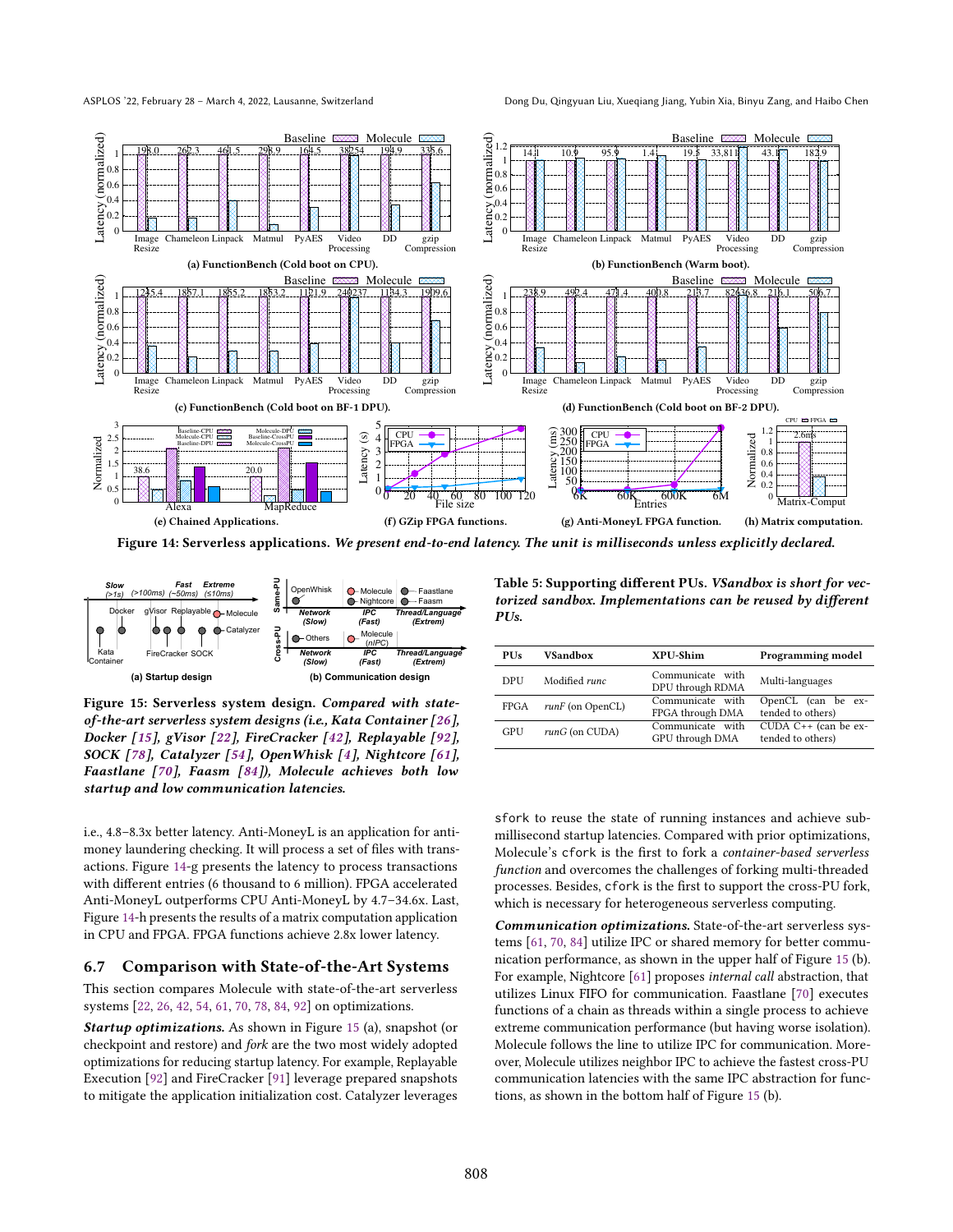#### <span id="page-12-0"></span>6.8 Generality

Molecule eases the efforts to support new heterogeneous PUs (or devices) for serverless computing. Specifically, with the proposed two general abstractions, developers only need to implement three components to support a new PU, including vectorized sandbox runtime, XPU-Shim and programming models. Molecule is responsible for the rest, including hardware management, functions scheduling, states/data synchronization, and others. Besides the DPU and FPGA presented in the paper, we have preliminarily supported GPU and smartNIC on Molecule, and our experiences indicate that the efforts are small.

Table [5](#page-11-3) shows the required components for different PUs. We take GPU as an example. Specifically, we should do the following things to implement abstractions for GPU required by Molecule.

- (1) Implement a vectorized sandbox runtime. It is called runG now for GPU. runG needs to implement the five interfaces defined by the runtime, i.e., create, start, kill, delete, and state GPU kernels/functions. runG is implemented based on CUDA API. Besides, GPU is nature to support vectorized abstraction as a single GPU wrapper (with Nvidia Multi-Process Service) can easily support multiple functions (either using multiple contexts or a single context).
- (2) Implement XPU-Shim interfaces. XPU-Shim provides a shared view for functions. We implement it for GPU in the same way for FPGA. The XPU-Shim will listen for XPUcalls from GPU functions, handle them, and synchronize data (when necessary) with other PUs.
- (3) Have a programming model of serverless functions for the new device/PU. In our prototype, a GPU serverless function is a CUDA C++ kernel function and implements a specific interface (the *entry point*). A wrapper manages the GPU functions implemented based on CUDA API. It is possible to use other models which are orthogonal to Molecule.

With Molecule, these steps are sufficient to enable GPU for serverless computing, and GPU functions can seamlessly cooperate with CPU, DPU and FPGA functions. There are certainly further works and optimizations to do to better utilize GPU for serverless computing, e.g., some developers prefer to use high-level frameworks (e.g., Tensorflow) instead of CUDA. These works are orthogonal to Molecule's goals, and we believe future works can solve them.

## 7 RELATED WORK

System supports for heterogeneous computers. There is a long line of researches on the system supports for heterogeneous de-vices [\[41,](#page-15-27) [44,](#page-15-28) [46,](#page-15-24) [47,](#page-15-29) [50,](#page-15-30) [58,](#page-15-31) [59,](#page-15-32) [67,](#page-15-8) [77,](#page-16-19) [79](#page-16-20)-81, [83,](#page-16-16) [85,](#page-16-22) [86,](#page-16-6) [90\]](#page-16-11). Some systems use smart devices to offload computation-intensive tasks [\[59,](#page-15-32) [67,](#page-15-8) [80,](#page-16-23) [81,](#page-16-21) [86\]](#page-16-6). Distributed OSes, e.g., Multikernel [\[47\]](#page-15-29), Omnix [\[85\]](#page-16-22), and Popcorn [\[46\]](#page-15-24), are proposed to run a single OS (with multiple kernels) to manage heterogeneous hardware resources; however, it is non-trivial to implement such an OS with all required primitives. Floem [\[80\]](#page-16-23) proposes programming abstractions for NIC-accelerated applications. However, the abstractions are too specific for serverless functions to use. Flick [\[52\]](#page-15-33) utilizes advanced hardware features to support applications running on a heterogeneous ISA computer;

however, it requires hardware modifications and is hard to use in existing environment. E3 [\[72\]](#page-16-24) is a microservice execution platform for SmartNIC-accelerated servers, which can significantly improve the energy-efficiency. However, E3 does not consider serverless-specific requirements, e.g., low startup and communication latencies.

Compared with existing heterogeneous frameworks, we propose XPU-Shim and vectorized sandbox, which are two basic abstractions for heterogeneous serverless computing. We carefully design (only) essential XPUcalls. Molecule is built upon the abstractions and can enable serverless computing on heterogeneous computers with great performance.

System optimizations for serverless computing. Prior works propose many optimizations for serverless computing, including snapshot and fork-based startup [\[51,](#page-15-18) [54,](#page-15-4) [54,](#page-15-4) [78,](#page-16-1) [91,](#page-16-3) [92\]](#page-16-4), IPC-based communication [\[43,](#page-15-3) [61\]](#page-15-5), and others [\[57,](#page-15-20) [63,](#page-15-34) [70,](#page-16-18) [74,](#page-16-25) [88,](#page-16-26) [94,](#page-16-27) [95\]](#page-16-28). Molecule follows the line of research and proposes cfork and nIPC-based communication to achieve low startup and communication latency on heterogeneous computers. Other works, e.g., keep-alive policies [\[57\]](#page-15-20), core scheduling [\[63\]](#page-15-34), fault tolerance [\[88,](#page-16-26) [94\]](#page-16-27), long-running programming models [\[95\]](#page-16-28), are orthogonal to Molecule, which will be explored and integrated in our future work.

## 8 CONCLUSION

This paper proposes Molecule, the first serverless system supporting heterogeneous computers. Molecule is carefully designed to abstract away the hardware distribution and heterogeneity with a shim layer (XPU-Shim) and vectorized sandbox abstraction. Our results show Molecule brings significant benefits on scalability and performance. We believe Molecule will motivate many future works for heterogeneous serverless computing.

#### ACKNOWLEDGMENTS

We sincerely thank our shepherd Amirhossein Mirhosseini and the anonymous ASPLOS'22 reviewers for their insightful suggestions. We thank Tianxia Wang and Xingda Wei for their helps on providing the initial implementations of Python cfork. We thank Xuhong Peng and Jun Lu for their helps on providing smartNICs and help us on debugging. This work was supported in part by the Key-Area Research and Development Program of Guangdong Province (No. 2020B010164003), the National Natural Science Foundation of China (No. 61925206, U19A2060, 61972244), STCSM (No. 21511101502). Corresponding author: Yubin Xia (xiayubin@sjtu.edu.cn).

## A ARTIFACT APPENDIX

#### A.1 Abstract

Molecule is a sandbox runtime for heterogeneous serverless computing. This artifact includes the prototype implementation of Molecule, FunctionBench and ServerlessBench ported to Molecule, and the experiment workflow to run these workloads.

#### A.2 Artifact Check-List (Meta-Information)

- Program: Molecule
- Data set: Open-source workloads from FunctionBench, Serverless-Bench, and AWS.
- Hardware: FPGA is needed for FPGA function tests (available at AWS EC2 F1), and DPU is needed for CPU-DPU tests.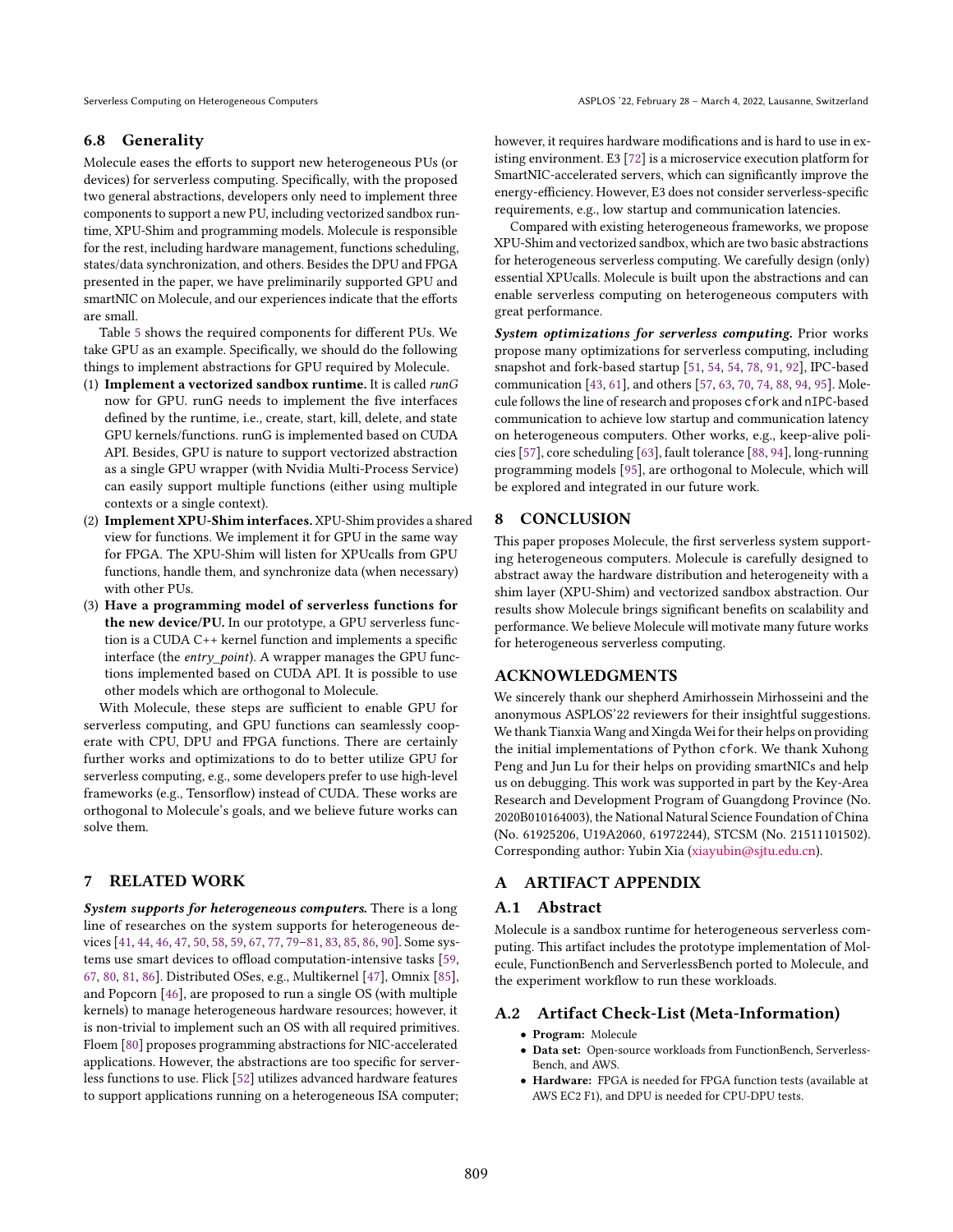ASPLOS '22, February 28 – March 4, 2022, Lausanne, Switzerland Dong Du, Qingyuan Liu, Xueqiang Jiang, Yubin Xia, Binyu Zang, and Haibo Chen

- Metrics: Latency.
- Output: Performance reports for the test cases.
- Experiments: The artificat includes all the scripts and workloads (benchmarks) necessary to reproduce results.
- How much disk space required (approximately)?: 10GB.
- How much time is needed to prepare workflow (approximately)?: 1 hour.
- How much time is needed to complete experiments (approximately)?: 3 hours.
- Publicly available?: Yes.
- Code licenses (if publicly available)?: MulanPSL v2.

## A.3 Description

A.3.1 How to Access. The source code and benchmarks are hosted on Github: [https://github.com/Molecule-Serverless/molecule-artifact.](https://github.com/Molecule-Serverless/molecule-artifact)

#### A.3.2 Hardware Dependencies.

- CPU: Servers with x86 CPU are recommended. Users can also use ARM servers for experiments.
- FPGA: Users need a computer that is equipped with (at least) one FPGA card for FPGA-based functions. AWS EC2 F1 instance (using AMI: ami-02155c6289e76719a) is perfectly for this case.
- DPU: Users need a computer (with x86 CPU cores) that is equipped with Nvidia Bluefield DPUs. As DPU is a generic processor (using ARM CPU cores) and is abstracted by XPU-Shim, the experiments for CPU-DPU settings are almost the same as CPU-only settings. The artifact will use the CPU for the tests. The instructions to configure and use DPU are also provided and can be used for users with DPUs.

A.3.3 Software Dependencies. The following is a list of software dependencies for Molecule and workloads (the listed versions have been tested, and other versions might work but not be guaranteed):

- OS: Ubuntu 18.04/20.04 or Centos-7, Linux kernel 5.4.106.
- Compiler: g++/gcc-7.5.0, go1.15.5.
- Dependent libraries: build-essential, pkgconf, libtool, libsystemddev, libprotobuf-c-dev, libcap-dev, libseccomp-dev, libyajldev, go-md2man, libtool, autoconf, automake.
- Other dependeicies: Docker

The README on Github provides instructions to install the dependencies.

A.3.4 Data Sets. The evaluation workloads are as follows:

- Eight workloads (Chameleon, Linpack, Matmul, PyAES, Video Processing, DD, gzip Compression, Map-Reduce) from FunctionBench.
- Two workloads (Image Resize, Alexa) from ServerlessBench.
- Three FPGA workloads (GZip FPGA, Anti-MoneyL, Matrix) ported from AWS/Xilinx demos.

# A.4 Installation

Molecule is open-sourced at [https://github.com/Molecule-Serverless.](https://github.com/Molecule-Serverless) As the project contains many components, e.g., container runtime supporting fork and language runtimes like Python/Node.JS for functions, we use git-modules to manage them all in the artifact.

The code repository is organized as follows:

- molecule-benchmarks/: the benchmark suite (including source code of serverlessBench) and scripts.
- functionBench/: the source code of functionBench.
- forkable-python-runtime/ and molecule-js-env/: the language runtime (Python and Node.js).
- xpu-shim/: the XPU-Shim source code.
- pychain/: the IPC-based DAG chain for python functions.
- runc/: the runc supporting cfork.
- vsandbox-runtime/: the vectorized sandbox used to manage FPGA functions (based on crun).
- moleculeruntimeclient/: a client to invoke commands on remote PUs through XPU-Shim.
- docs/: figures and documents about the artifact.

To download and build Molecule and the test workloads, users can run the scripts:

| ## Enter to the molecule artifact       |
|-----------------------------------------|
| cd molecule-artifact                    |
| ## Update all submodules:               |
| git submodule update --init --recursive |
| ## Build all componets (on x86 CPU):    |
| ./build_all.sh                          |
|                                         |

If you have Nvidia DPU (with ARM cores), or you are using an ARM server, use the following command to build:

## On the Nvidia DPU node ./build\_all\_arm.sh

In addition, each sub-system and the README in Github include detailed instructions to build systems and workloads separately.

# A.5 Experiment Workflow

Molecule utilizes docker container to build function images and run the functions. The artifact provides a set of scripts to run the experiments used in the paper, including hello-world demos (for functionalities), benchmark tests (for results reproducibility), and a set of microbenchmarks that help users to understand the details of techniques and custom the artifact for their own usages. All the scripts are well documented, and the results are formatted and explained.

# A.6 Evaluation and Expected Results

The evaluation includes both benchmarks and microbench measurement (mostly on latencies).

A.6.1 Benchmarks and Applications. The artifact includes scripts to run benchmarks and applications. The detailed steps to run them are as follows. The scripts will run both the baseline system and Molecule and print the comparison data.

Functionbench. To get the end-to-end latencies of Molecule, users can use the following instructions:

cd TOP\_DIR/molecule-benchmarks/function-bench ./func\_bench.sh

Chained applications. To run chained applications (e.g., Alexa) on Molecule: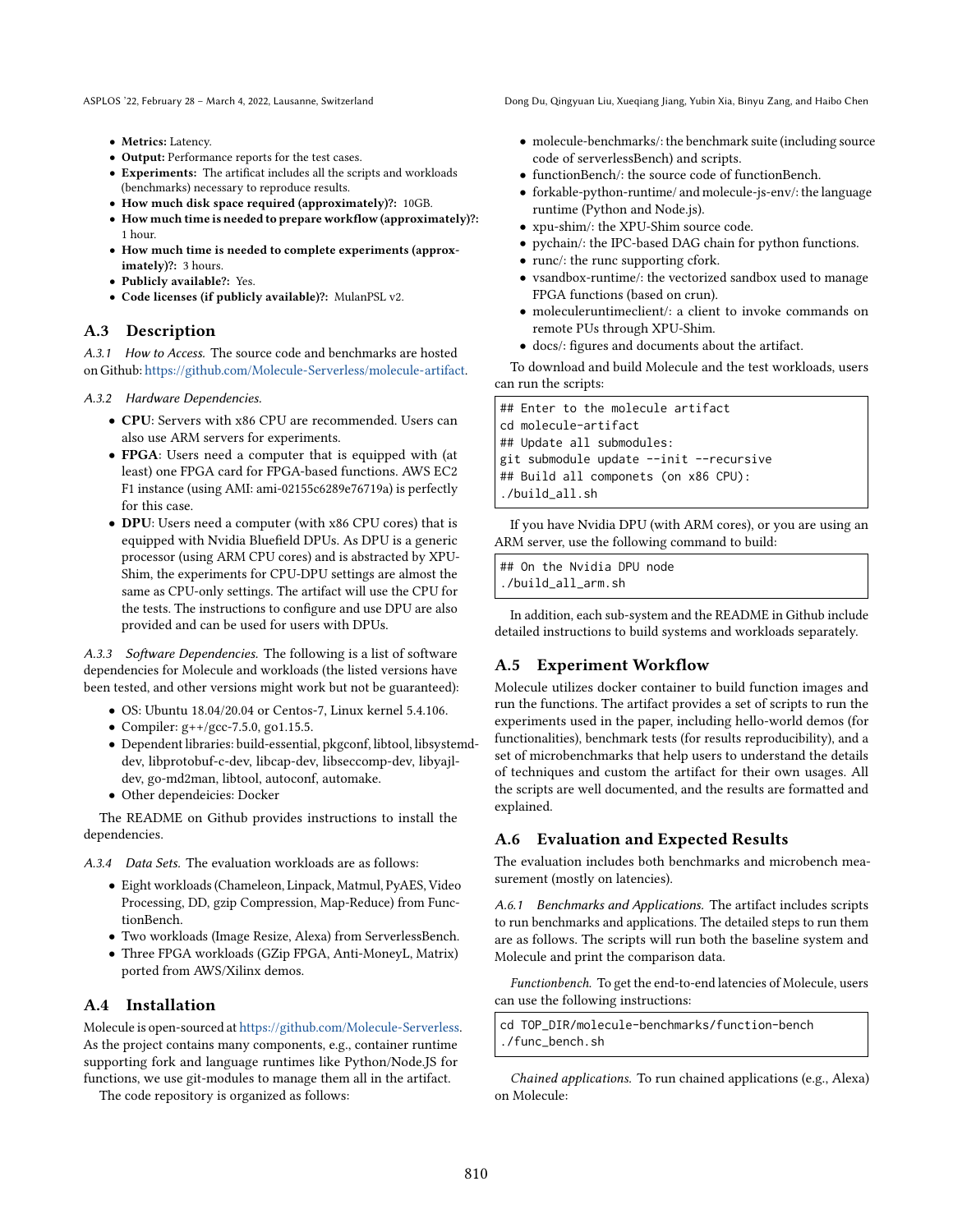Serverless Computing on Heterogeneous Computers ASPLOS '22, February 28 – March 4, 2022, Lausanne, Switzerland

cd TOP\_DIR/molecule-benchmarks # Build runtime and functions ./chained-func/docker\_build.sh # This script will run Alexa chained applications

./chained-func/docker\_run.sh

FPGA applications. To run FPGA applications on Molecule:

cd TOP\_DIR/molecule-benchmarks/fpga-apps ./run\_bench.sh

Output. The artifact has formated the outputs. For example, the results of Functionbench would be like:

| Function-bench Tests |  |                                |     |                                       |                                                    |
|----------------------|--|--------------------------------|-----|---------------------------------------|----------------------------------------------------|
|                      |  |                                |     | Test-Case: LinPack (taking minutes)   |                                                    |
|                      |  |                                |     |                                       | =============== fork-startup result ============== |
| $latency$ (ms):      |  |                                |     |                                       |                                                    |
|                      |  |                                |     | avg 50% 75% 90% 95% 99%               |                                                    |
| 6.40 5               |  | $8 \left( \frac{1}{2} \right)$ | 9   | 9                                     | 9                                                  |
|                      |  |                                |     |                                       | =============== fork-end2end result ============== |
| $latency$ $(ms)$ :   |  |                                |     |                                       |                                                    |
|                      |  |                                |     | avg 50% 75% 90% 95% 99%               |                                                    |
| 56.00 52             |  | 59                             | 70  | 70                                    | 70                                                 |
|                      |  |                                |     |                                       |                                                    |
|                      |  |                                |     |                                       |                                                    |
| $latency$ (ms):      |  |                                |     |                                       |                                                    |
| avg 50%              |  |                                |     | 75% 90% 95% 99%                       |                                                    |
|                      |  |                                |     | 177.60 172 177 186 186                | 186                                                |
|                      |  |                                |     |                                       |                                                    |
| $latency$ (ms):      |  |                                |     |                                       |                                                    |
|                      |  |                                |     | avg 50% 75% 90% 95% 99%               |                                                    |
| 203.70 198           |  | 203                            | 212 | 212                                   | 212                                                |
|                      |  |                                |     |                                       |                                                    |
|                      |  |                                |     | Test-Case: Chameleon (taking minutes) |                                                    |

The above results show that the scripts will explicitly highlight the time required for each test case and the well-formatted results of baseline and Molecule under the same cases. The results are directly matched to the data in the paper.

A.6.2 Microbenchmarks. For users who care about each detailed technique, we provide a set of test cases to evaluate the different techniques proposed by Molecule. For example, the IPC-based DAG case is as the following.

IPC-based DAG. To get the communication latencies of Molecule, using:

| ∣# Enter molecule-benchmarks                 |
|----------------------------------------------|
| cd TOP_DIR/molecule-benchmarks               |
| ./staged-func/docker_build.sh                |
| # This script will run all cases (Figure-12) |
| ./staged-func/docker_run.sh                  |

The above commands will run the test cases and dump the communication latencies between different caller and callee, which are the data used in the paper. Please refer to the README in the artifact's Github for more cases.

## **REFERENCES**

- <span id="page-14-27"></span>[1] 2021. Amazon EC2 F1 Instance Expands to More Regions, Adds New Features, and Improves Development Tools. https://aws.amazon.com/about-aws/whatsnew/2018/10/amazon-ec2-f1-instance-expands-to-more-regions-adds-newfeatures-and-improves-development-tools/. Referenced Aug. 2021.
- <span id="page-14-12"></span>[2] 2021. Amazon EC2 F1 Instances. [https://aws.amazon.com/ec2/instance-types/f1.](https://aws.amazon.com/ec2/instance-types/f1) Referenced July 2021.
- <span id="page-14-30"></span>[3] 2021. Apache OpenWhisk docker Runtime. [https://github.com/apache/](https://github.com/apache/openwhisk-runtime-docker) [openwhisk-runtime-docker.](https://github.com/apache/openwhisk-runtime-docker)
- <span id="page-14-5"></span>[4] 2021. Apache OpenWhisk is a serverless, open source cloud platform. [http:](http://openwhisk.apache.org/) [//openwhisk.apache.org/.](http://openwhisk.apache.org/) Referenced 2021.
- <span id="page-14-29"></span>[5] 2021. Apache OpenWhisk NodeJS Runtime. [https://github.com/apache/](https://github.com/apache/openwhisk-runtime-nodejs) [openwhisk-runtime-nodejs.](https://github.com/apache/openwhisk-runtime-nodejs)
- <span id="page-14-0"></span>[6] 2021. AWS Lambda - Serverless Compute. [https://aws.amazon.com/lambda/.](https://aws.amazon.com/lambda/) Referenced Jan. 2021.
- <span id="page-14-4"></span>[7] 2021. AWS LambdaEdge changes duration billing granularity from 50ms down to 1ms. [https://aws.amazon.com/about-aws/whats-new/2021/03/cloudfront](https://aws.amazon.com/about-aws/whats-new/2021/03/cloudfront-lambda-at-edge-billing-granularity/)[lambda-at-edge-billing-granularity/.](https://aws.amazon.com/about-aws/whats-new/2021/03/cloudfront-lambda-at-edge-billing-granularity/) Referenced July 2021.
- <span id="page-14-25"></span>[8] 2021. AWS Shell Interface Specification. [https://github.com/aws/aws-fpga/blob/](https://github.com/aws/aws-fpga/blob/master/hdk/docs/AWS_Shell_Interface_Specification.md) [master/hdk/docs/AWS\\_Shell\\_Interface\\_Specification.md.](https://github.com/aws/aws-fpga/blob/master/hdk/docs/AWS_Shell_Interface_Specification.md) Referenced Aug. 2021.
- <span id="page-14-1"></span>[9] 2021. Azure Functions Serverless Architecture. [https://azure.microsoft.com/en](https://azure.microsoft.com/en-us/services/functions/)[us/services/functions/.](https://azure.microsoft.com/en-us/services/functions/) Referenced Jan. 2021.
- <span id="page-14-10"></span>[10] 2021. BlueField-3, the most powerful software-defined, hardware-accelerated data center infrastructure on a chip. [https://www.nvidia.com/en-us/networking/](https://www.nvidia.com/en-us/networking/products/data-processing-unit/) [products/data-processing-unit/.](https://www.nvidia.com/en-us/networking/products/data-processing-unit/) Referenced April 2021.
- <span id="page-14-7"></span>[11] 2021. Checkpoint/Restore in gVisor. [https://gvisor.dev/docs/user\\_guide/](https://gvisor.dev/docs/user_guide/checkpoint_restore/) [checkpoint\\_restore/.](https://gvisor.dev/docs/user_guide/checkpoint_restore/) Referenced April 2021.
- <span id="page-14-2"></span>[12] 2021. Cloud Functions - Overview | IBM. [https://www.ibm.com/cloud/functions.](https://www.ibm.com/cloud/functions) Referenced Jan. 2021.
- <span id="page-14-18"></span>[13] 2021. Compute Express Link. [https://www.computeexpresslink.org/.](https://www.computeexpresslink.org/) Referenced Aug. 2021.
- <span id="page-14-26"></span>[14] 2021. Configuring Lambda function memory. [https://docs.aws.amazon.com/](https://docs.aws.amazon.com/lambda/latest/dg/configuration-memory.html) [lambda/latest/dg/configuration-memory.html.](https://docs.aws.amazon.com/lambda/latest/dg/configuration-memory.html) Referenced April 2021.
- <span id="page-14-20"></span>[15] 2021. The Docker Containerization Platform. [https://www.docker.com/.](https://www.docker.com/) Referenced December 2021.
- <span id="page-14-8"></span>[16] 2021. documentation/Limitations.md at master - kata-containers/documentation. [https://github.com/kata-containers/documentation/blob/master/Limitations.](https://github.com/kata-containers/documentation/blob/master/Limitations.md) [md.](https://github.com/kata-containers/documentation/blob/master/Limitations.md) Referenced April 2021.
- <span id="page-14-22"></span>[17] 2021. Firecracker. [https://firecracker-microvm.github.io/.](https://firecracker-microvm.github.io/) Referenced December 2021.
- <span id="page-14-6"></span>[18] 2021. Fn Project - The Container Native Serverless Framework. [https://fnproject.](https://fnproject.io) [io.](https://fnproject.io) Referenced December 2021.
- <span id="page-14-13"></span>[19] 2021. FPGA Accelerated Cloud Server-HUAWEI CLOUD. [https://www.](https://www.huaweicloud.com/en-us/product/fcs.html) [huaweicloud.com/en-us/product/fcs.html.](https://www.huaweicloud.com/en-us/product/fcs.html) Referenced Nov. 2021.
- <span id="page-14-14"></span>[20] 2021. FPGA Cloud Compute. [https://cloud.baidu.com/product/fpga.html.](https://cloud.baidu.com/product/fpga.html) Referenced Aug. 2021.
- <span id="page-14-3"></span>[21] 2021. Google Cloud Function. [https://cloud.google.com/functions/.](https://cloud.google.com/functions/) Referenced Jan. 2021.
- <span id="page-14-21"></span>[22] 2021. Google gVisor: Container Runtime Sandbox. [https://github.com/google/](https://github.com/google/gvisor) [gvisor.](https://github.com/google/gvisor) Referenced December 2021.
- <span id="page-14-15"></span>[23] 2021. Hardware Acceleration over NFV in China Mobile. [https://wiki.opnfv.org/](https://wiki.opnfv.org/download/attachments/20745096/opnfv_Acc.pdf) [download/attachments/20745096/opnfv\\_Acc.pdf.](https://wiki.opnfv.org/download/attachments/20745096/opnfv_Acc.pdf) Referenced Nov. 2021.
- <span id="page-14-9"></span>[24] 2021. How DNAnexus and Edico Genome are Powering Precision Medicine on Amazon Web Services (AWS). https://aws.amazon.com/blogs/apn/howdnanexus-and-edico-genome-are-powering-precision-medicine-on-amazonweb-services-aws/. Referenced Aug. 2021.
- <span id="page-14-16"></span>[25] 2021. Instance families - Instance| Alibaba Cloud Documentation Center. [https:](https://www.alibabacloud.com/help/doc-detail/25378.htm) [//www.alibabacloud.com/help/doc-detail/25378.htm.](https://www.alibabacloud.com/help/doc-detail/25378.htm) Referenced Aug. 2021.
- <span id="page-14-23"></span>[26] 2021. Kata Containers. [https://github.com/kata-containers.](https://github.com/kata-containers) Referenced December 2021.
- <span id="page-14-17"></span>[27] 2021. Marvell OCTEON SDK. [https://www.marvell.com/content/dam/marvell/](https://www.marvell.com/content/dam/marvell/en/public-collateral/embedded-processors/marvell-octeon-tx2-sdk-solutions-brief.pdf) [en/public-collateral/embedded-processors/marvell-octeon-tx2-sdk-solutions](https://www.marvell.com/content/dam/marvell/en/public-collateral/embedded-processors/marvell-octeon-tx2-sdk-solutions-brief.pdf)[brief.pdf.](https://www.marvell.com/content/dam/marvell/en/public-collateral/embedded-processors/marvell-octeon-tx2-sdk-solutions-brief.pdf) Referenced April 2021.
- <span id="page-14-19"></span>[28] 2021. Mellanox Innova-2 Flex Open Programmable SmartNIC. [https://www.](https://www.mellanox.com/products/smartnics/innova-2-flex) [mellanox.com/products/smartnics/innova-2-flex.](https://www.mellanox.com/products/smartnics/innova-2-flex) Referenced 2021.
- [29] 2021. Multi-Core Processors LiquidIO Smart NICs | Network adapter Marvell. [https://www.marvell.com/products/infrastructure-processors/multi-core](https://www.marvell.com/products/infrastructure-processors/multi-core-processors/liquidio-smart-nics.html)[processors/liquidio-smart-nics.html.](https://www.marvell.com/products/infrastructure-processors/multi-core-processors/liquidio-smart-nics.html) Referenced 2021.
- [30] 2021. NetFPGA. [https://netfpga.org.](https://netfpga.org) Referenced 2021.<br>[31] 2021. NVIDIA Mellanox BlueField DPU. https://www.
- <span id="page-14-11"></span>[31] 2021. NVIDIA Mellanox BlueField DPU. [https://www.mellanox.com/products/](https://www.mellanox.com/products/bluefield-overview) [bluefield-overview.](https://www.mellanox.com/products/bluefield-overview) Referenced 2021.
- <span id="page-14-28"></span>[32] 2021. opencontainers/runc. [https://github.com/opencontainers/runc.git.](https://github.com/opencontainers/runc.git) Referenced April 2021.
- <span id="page-14-24"></span>[33] 2021. opencontainers/runtime-spec: OCI Runtime Specification. [https://github.](https://github.com/opencontainers/runtime-spec) [com/opencontainers/runtime-spec.](https://github.com/opencontainers/runtime-spec) Referenced July 2021.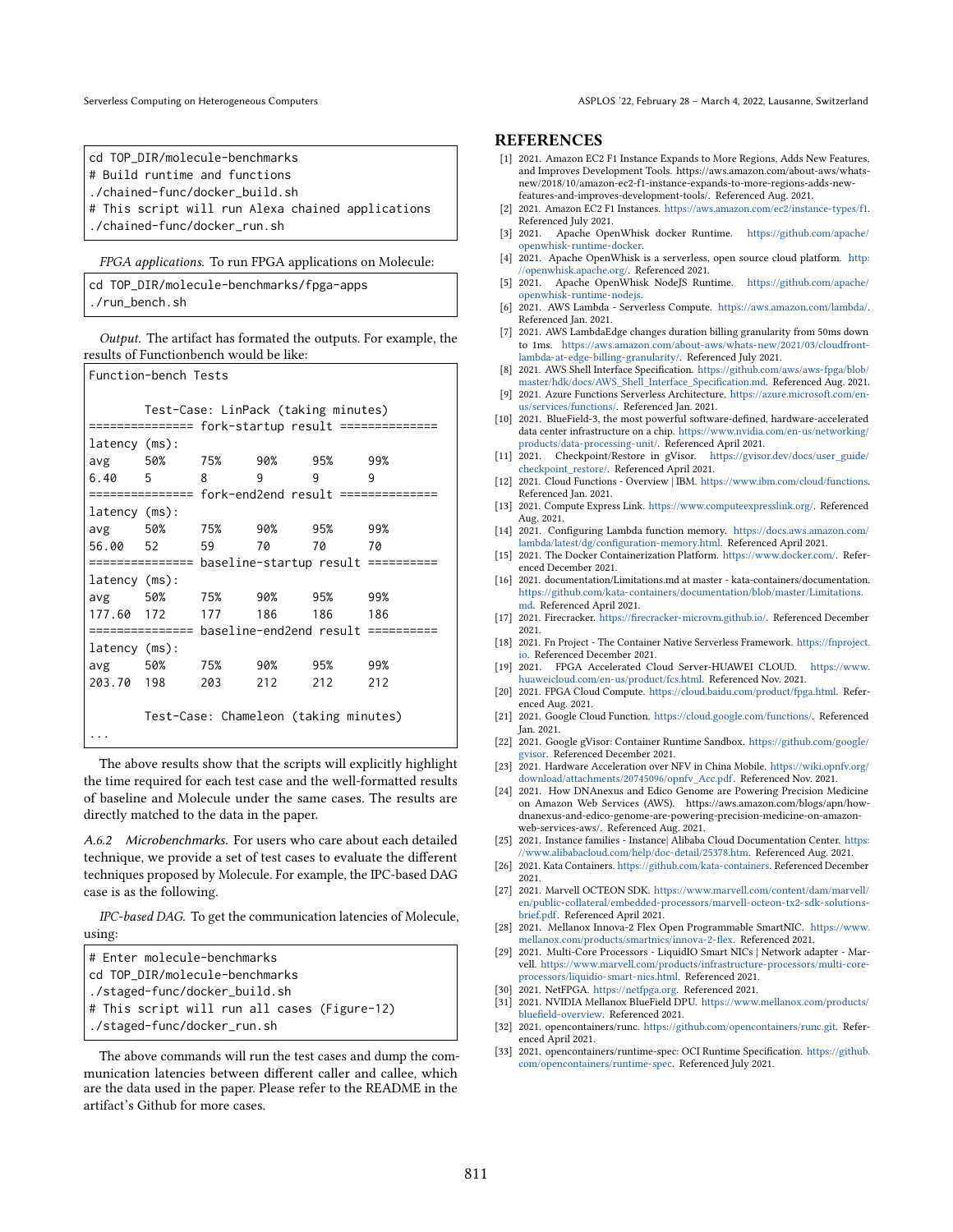ASPLOS '22, February 28 – March 4, 2022, Lausanne, Switzerland Dong Du, Qingyuan Liu, Xueqiang Jiang, Yubin Xia, Binyu Zang, and Haibo Chen

- <span id="page-15-15"></span>[34] 2021. Shim (computing) from Wikipedia. [https://en.wikipedia.org/wiki/Shim\\_](https://en.wikipedia.org/wiki/Shim_(computing)) [\(computing\).](https://en.wikipedia.org/wiki/Shim_(computing)) Referenced Dec 2021.
- <span id="page-15-2"></span>[35] 2021. [Snaps] Full snapshot + restore, firecracker-microvm/firecracker. [https:](https://github.com/firecracker-microvm/firecracker/issues/1184) [//github.com/firecracker-microvm/firecracker/issues/1184.](https://github.com/firecracker-microvm/firecracker/issues/1184) Referenced April 2021.
- <span id="page-15-19"></span>[36] 2021. The State of Serverless. [https://www.datadoghq.com/state-of-serverless/.](https://www.datadoghq.com/state-of-serverless/) Referenced Aug. 2021.
- <span id="page-15-13"></span>[37] 2021. Stingray SmartNIC Adapters and IC. [https://www.broadcom.com/products/](https://www.broadcom.com/products/ethernet-connectivity/network-adapters/smartnic) [ethernet-connectivity/network-adapters/smartnic.](https://www.broadcom.com/products/ethernet-connectivity/network-adapters/smartnic) Referenced 2021.
- <span id="page-15-26"></span>[38] 2021. Vitis Accel Examples Documentation. [https://xilinx.github.io/Vitis\\_Accel\\_](https://xilinx.github.io/Vitis_Accel_Examples/2021.1/html/) [Examples/2021.1/html/.](https://xilinx.github.io/Vitis_Accel_Examples/2021.1/html/) Referenced Aug. 2021.
- <span id="page-15-21"></span>[39] 2021. Vitis Unified Software Platform. [https://www.xilinx.com/products/design](https://www.xilinx.com/products/design-tools/vitis.html)[tools/vitis.html.](https://www.xilinx.com/products/design-tools/vitis.html) Referenced Aug. 2021.
- <span id="page-15-9"></span>[40] 2021. Xilinx Powers Huawei FPGA Accelerated Cloud Server. [https://www.xilinx.com/news/press/2017/xilinx-powers-huawei-fpga](https://www.xilinx.com/news/press/2017/xilinx-powers-huawei-fpga-accelerated-cloud-server.html)[accelerated-cloud-server.html.](https://www.xilinx.com/news/press/2017/xilinx-powers-huawei-fpga-accelerated-cloud-server.html) Referenced Aug. 2021.
- <span id="page-15-27"></span>[41] Reto Achermann, David Cock, Roni Haecki, Nora Hossle, Lukas Humbel, Timothy Roscoe, and Daniel Schwyn. 2021. Mmapx: Uniform Memory Protection in a Heterogeneous World. In Proceedings of the Workshop on Hot Topics in Operating Systems (Ann Arbor, Michigan) (HotOS '21). Association for Computing Machinery, New York, NY, USA, 159-166. <https://doi.org/10.1145/3458336.3465273>
- <span id="page-15-1"></span>[42] Alexandru Agache, Marc Brooker, Alexandra Iordache, Anthony Liguori, Rolf Neugebauer, Phil Piwonka, and Diana-Maria Popa. 2020. Firecracker: Lightweight Virtualization for Serverless Applications. In 17th USENIX Symposium on Networked Systems Design and Implementation (NSDI 20). USENIX Association, Santa Clara, CA, 419-434. [https://www.usenix.org/conference/nsdi20/presentation/](https://www.usenix.org/conference/nsdi20/presentation/agache) [agache](https://www.usenix.org/conference/nsdi20/presentation/agache)
- <span id="page-15-3"></span>[43] Istemi Ekin Akkus, Ruichuan Chen, Ivica Rimac, Manuel Stein, Klaus Satzke, Andre Beck, Paarijaat Aditya, and Volker Hilt. 2018. SAND: Towards High-Performance Serverless Computing. In 2018 USENIX Annual Technical Conference (USENIX ATC 18). 923-935.
- <span id="page-15-28"></span>[44] Nils Asmussen, Marcus Völp, Benedikt Nöthen, Hermann Härtig, and Gerhard Fettweis. 2016. M3: A Hardware/Operating-System Co-Design to Tame Heterogeneous Manycores. In Proceedings of the Twenty-First International Conference on Architectural Support for Programming Languages and Operating Systems (Atlanta, Georgia, USA) (ASPLOS '16). ACM, New York, NY, USA, 189-203. <https://doi.org/10.1145/2872362.2872371>
- <span id="page-15-16"></span>[45] Antonio Barbalace, Robert Lyerly, Christopher Jelesnianski, Anthony Carno, Ho-Ren Chuang, Vincent Legout, and Binoy Ravindran. 2017. Breaking the Boundaries in Heterogeneous-ISA Datacenters. In Proceedings of the Twenty-Second International Conference on Architectural Support for Programming Languages and Operating Systems (Xi'an, China) (ASPLOS '17). Association for Computing Machinery, New York, NY, USA, 645-659. <https://doi.org/10.1145/3037697.3037738>
- <span id="page-15-24"></span>[46] Antonio Barbalace, Marina Sadini, Saif Ansary, Christopher Jelesnianski, Akshay Ravichandran, Cagil Kendir, Alastair Murray, and Binoy Ravindran. 2015. Popcorn: Bridging the Programmability Gap in Heterogeneous-ISA Platforms. In Proceedings of the Tenth European Conference on Computer Systems (Bordeaux, France) (EuroSys '15). Association for Computing Machinery, New York, NY, USA, Article 29, 16 pages. <https://doi.org/10.1145/2741948.2741962>
- <span id="page-15-29"></span>[47] Andrew Baumann, Paul Barham, Pierre-Evariste Dagand, Tim Harris, Rebecca Isaacs, Simon Peter, Timothy Roscoe, Adrian Schüpbach, and Akhilesh Singhania. 2009. The Multikernel: A New OS Architecture for Scalable Multicore Systems. In Proceedings of the ACM SIGOPS 22nd Symposium on Operating Systems Principles (Big Sky, Montana, USA) (SOSP '09). Association for Computing Machinery, New York, NY, USA, 29-44. <https://doi.org/10.1145/1629575.1629579>
- <span id="page-15-25"></span>[48] Ankit Bhardwaj, Chinmay Kulkarni, Reto Achermann, Irina Calciu, Sanidhya Kashyap, Ryan Stutsman, Amy Tai, and Gerd Zellweger. 2021. NrOS: Effective Replication and Sharing in an Operating System. In 15th USENIX Symposium on Operating Systems Design and Implementation (OSDI 21). USENIX Association.
- <span id="page-15-22"></span>[49] Robert D. Blumofe and Charles E. Leiserson. 1999. Scheduling Multithreaded Computations by Work Stealing. J. ACM 46, 5 (sep 1999), 720-748. [https:](https://doi.org/10.1145/324133.324234) [//doi.org/10.1145/324133.324234](https://doi.org/10.1145/324133.324234)
- <span id="page-15-30"></span>[50] Tanya Brokhman, Pavel Lifshits, and Mark Silberstein. 2019. GAIA: An OS Page Cache for Heterogeneous Systems. In 2019 USENIX Annual Technical Conference ( $USENIX$   $ATC$  19). 661-674.
- <span id="page-15-18"></span>[51] James Cadden, Thomas Unger, Yara Awad, Han Dong, Orran Krieger, and Jonathan Appavoo. 2020. SEUSS: Skip Redundant Paths to Make Serverless Fast. In Proceedings of the Fifteenth European Conference on Computer Systems (Heraklion, Greece) (EuroSys '20). Association for Computing Machinery, New York, NY, USA, Article 32, 15 pages. <https://doi.org/10.1145/3342195.3392698>
- <span id="page-15-33"></span>[52] Shenghsun Cho, Han Chen, Sergey Madaminov, Michael Ferdman, and Peter Milder. 2020. Flick: Fast and Lightweight ISA-Crossing Call for Heterogeneous-ISA Environments. In Proceedings of the ACM/IEEE 47th Annual International Symposium on Computer Architecture (Virtual Event) (ISCA '20). IEEE Press, 187-198. <https://doi.org/10.1109/ISCA45697.2020.00026>
- <span id="page-15-23"></span>[53] Xiaoning Ding, Kaibo Wang, Phillip B. Gibbons, and Xiaodong Zhang. 2012. BWS: Balanced Work Stealing for Time-Sharing Multicores. In Proceedings of the 7th

ACM European Conference on Computer Systems (Bern, Switzerland) (EuroSys '12).<br>Association for Computing Machinery, New York, NY, USA, 365–378. [https:](https://doi.org/10.1145/2168836.2168873) [//doi.org/10.1145/2168836.2168873](https://doi.org/10.1145/2168836.2168873)

- <span id="page-15-4"></span>[54] Dong Du, Tianyi Yu, Yubin Xia, Binyu Zang, Guanglu Yan, Chenggang Qin, Qixuan Wu, and Haibo Chen. 2020. Catalyzer: Sub-Millisecond Startup for Serverless Computing with Initialization-Less Booting. In Proceedings of the Twenty-Fifth International Conference on Architectural Support for Programming Languages and Operating Systems (Lausanne, Switzerland) (ASPLOS '20). Association for Computing Machinery, New York, NY, USA, 467-481. [https:](https://doi.org/10.1145/3373376.3378512) [//doi.org/10.1145/3373376.3378512](https://doi.org/10.1145/3373376.3378512)
- <span id="page-15-6"></span>[55] Hadi Esmaeilzadeh, Emily Blem, Renee St. Amant, Karthikeyan Sankaralingam, and Doug Burger. 2011. Dark Silicon and the End of Multicore Scaling. In Proceedings of the 38th Annual International Symposium on Computer Architecture (San Jose, California, USA) (ISCA '11). Association for Computing Machinery, New York, NY, USA, 365-376. <https://doi.org/10.1145/2000064.2000108>
- <span id="page-15-10"></span>[56] Daniel Firestone, Andrew Putnam, Sambrama Mundkur, Derek Chiou, Alireza Dabagh, Mike Andrewartha, Hari Angepat, Vivek Bhanu, Adrian M. Caulfield, Eric S. Chung, Harish Kumar Chandrappa, Somesh Chaturmohta, Matt Humphrey, Jack Lavier, Norman Lam, Fengfen Liu, Kalin Ovtcharov, Jitu Padhye, Gautham Popuri, Shachar Raindel, Tejas Sapre, Mark Shaw, Gabriel Silva, Madhan Sivakumar, Nisheeth Srivastava, Anshuman Verma, Qasim Zuhair, Deepak Bansal, Doug Burger, Kushagra Vaid, David A. Maltz, and Albert G. Greenberg. 2018. Azure Accelerated Networking: SmartNICs in the Public Cloud. In 15th USENIX Symposium on Networked Systems Design and Implementation (NSDI 18). 51-66.
- <span id="page-15-20"></span>[57] Alexander Fuerst and Prateek Sharma. 2021. FaasCache: Keeping Serverless Computing Alive with Greedy-Dual Caching. In Proceedings of the 26th ACM International Conference on Architectural Support for Programming Languages and Operating Systems (Virtual, USA) (ASPLOS 2021). Association for Computing Machinery, New York, NY, USA, 386-400. <https://doi.org/10.1145/3445814.3446757>
- <span id="page-15-31"></span>[58] Benjamin Gamsa, Orran Krieger, Jonathan Appavoo, and Michael Stumm. 1999. Tornado: Maximizing locality and concurrency in a shared memory multiprocessor operating system. In OSDI, Vol. 99. 87-100.
- <span id="page-15-32"></span>[59] Boncheol Gu, Andre S. Yoon, Duck-Ho Bae, Insoon Jo, Jinyoung Lee, Jonghyun Yoon, Jeong-Uk Kang, Moonsang Kwon, Chanho Yoon, Sangyeun Cho, Jaeheon Jeong, and Duckhyun Chang. 2016. Biscuit: A Framework for near-Data Processing of Big Data Workloads. In Proceedings of the 43rd International Symposium on Computer Architecture (Seoul, Republic of Korea) (ISCA '16). IEEE Press, 153-165. <https://doi.org/10.1109/ISCA.2016.23>
- <span id="page-15-14"></span>[60] Myeongjae Jeon, Shivaram Venkataraman, Amar Phanishayee, unjie Qian, Wencong Xiao, and Fan Yang. 2019. Analysis of Large-Scale Multi-Tenant GPU Clusters for DNN Training Workloads. In Proceedings of the 2019 USENIX Conference on Usenix Annual Technical Conference (Renton, WA, USA) (USENIX ATC '19). USENIX Association, USA, 947-960.
- <span id="page-15-5"></span>[61] Zhipeng Jia and Emmett Witchel. 2021. Nightcore: Efficient and Scalable Serverless Computing for Latency-Sensitive, Interactive Microservices. In Proceedings of the 26th ACM International Conference on Architectural Support for Programming Languages and Operating Systems (Virtual, USA) (ASPLOS 2021). Association for Computing Machinery, New York, NY, USA, 152-166. <https://doi.org/10.1145/3445814.3446701>
- <span id="page-15-0"></span>[62] Eric Jonas, Johann Schleier-Smith, Vikram Sreekanti, Chia-Che Tsai, Anurag Khandelwal, Qifan Pu, Vaishaal Shankar, Joao Carreira, Karl Krauth, Neeraja Yadwadkar, et al. 2019. Cloud programming simplified: A berkeley view on serverless computing. arXiv preprint arXiv:1902.03383 (2019).
- <span id="page-15-34"></span>[63] Kostis Kaffes, Neeraja J. Yadwadkar, and Christos Kozyrakis. 2019. Centralized Core-Granular Scheduling for Serverless Functions. In Proceedings of the ACM Symposium on Cloud Computing (Santa Cruz, CA, USA) (SoCC '19). Association for Computing Machinery, New York, NY, USA, 158-164. [https://doi.org/10.](https://doi.org/10.1145/3357223.3362709) [1145/3357223.3362709](https://doi.org/10.1145/3357223.3362709)
- <span id="page-15-7"></span>[64] Junaid Khalid, Eric Rozner, Wesley Felter, Cong Xu, Karthick Rajamani, Alexandre Ferreira, and Aditya Akella. 2018. Iron: Isolating network-based CPU in container environments. In 15th USENIX Symposium on Networked Systems Design and Implementation (NSDI 18). 313-328.
- <span id="page-15-17"></span>[65] Ahmed Khawaja, Joshua Landgraf, Rohith Prakash, Michael Wei, Eric Schkufza, and Christopher J Rossbach. 2018. Sharing, protection, and compatibility for reconfigurable fabric with amorphos. In 13th USENIX Symposium on Operating Systems Design and Implementation (OSDI 18). 107-127.
- <span id="page-15-12"></span>[66] Jeongchul Kim and Kyungyong Lee. 2019. Practical Cloud Workloads for Serverless FaaS. In Proceedings of the ACM Symposium on Cloud Computing (Santa Cruz, CA, USA) (SoCC '19). Association for Computing Machinery, New York, NY, USA, 477. <https://doi.org/10.1145/3357223.3365439>
- <span id="page-15-8"></span>[67] Sangman Kim, Seonggu Huh, Xinya Zhang, Yige Hu, Amir Wated, Emmett Witchel, and Mark Silberstein. 2014. GPUnet: Networking Abstractions for  $GPU$  Programs. In  $11th \, USENIX$  Symposium on Operating Systems Design and  $Implementation (OSDI 14)$ . 201-216.
- <span id="page-15-11"></span>[68] Gunjae Koo, Kiran Kumar Matam, I Te, HV Krishna Giri Narra, Jing Li, Hung-Wei Tseng, Steven Swanson, and Murali Annavaram. 2017. Summarizer: trading communication with computing near storage. In 2017 50th Annual IEEE/ACM International Symposium on Microarchitecture (MICRO). IEEE, 219-231.